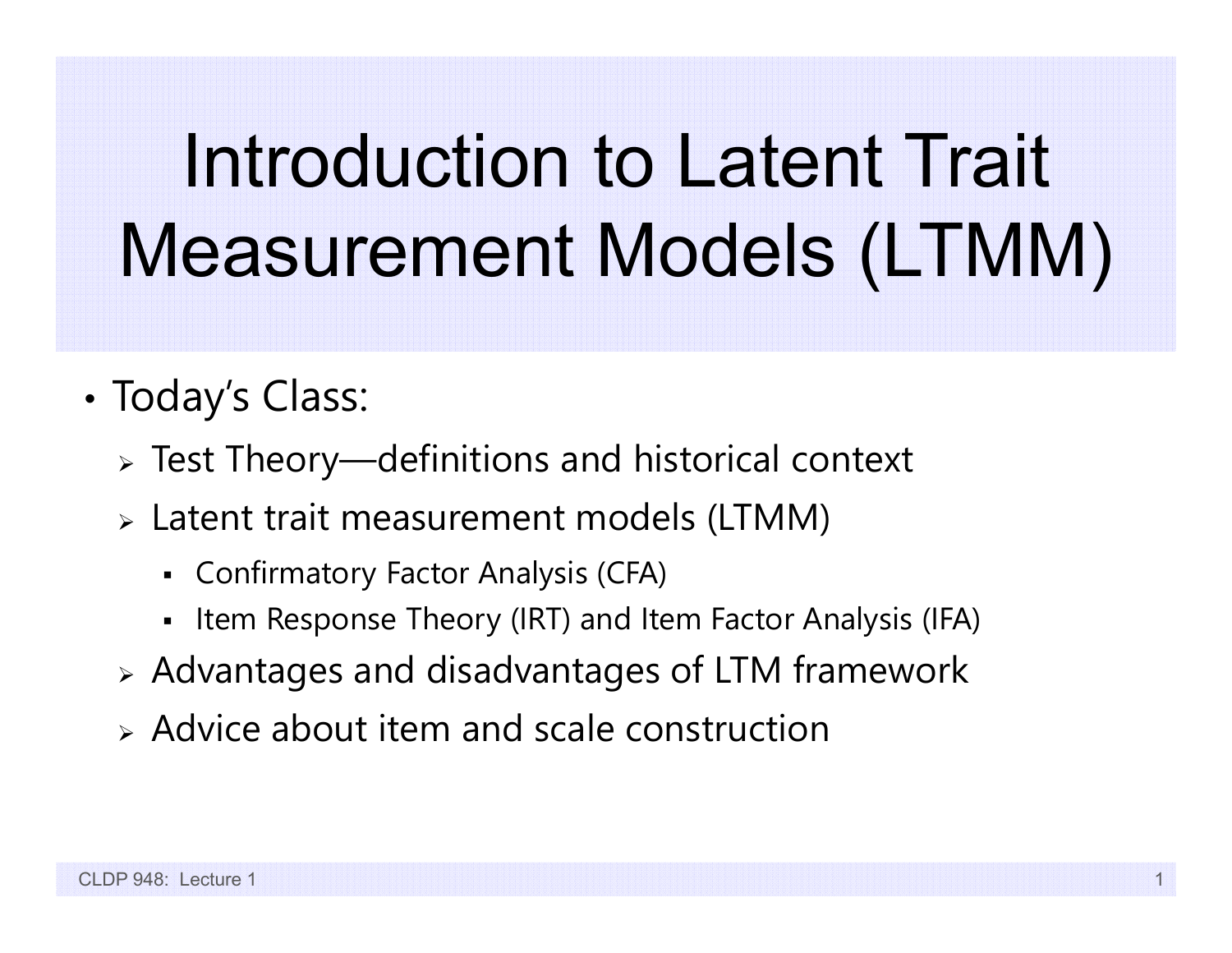#### Test Theory

- • Test theory is an abbreviated expression for:
	- "Theory of Psychological Tests and Measurements"
	- Or "Psychometric Theory" (even when not used in Psychology)
- • Test theory is a general collection of **statistical models**  for evaluating the development and use of instruments
	- **Operationalize** practical problems in measurement
	- **Provide answers to** practical problems in measurement
- 3 'branches' of measurement models for latent traits that are inter-related… you actually know one of these already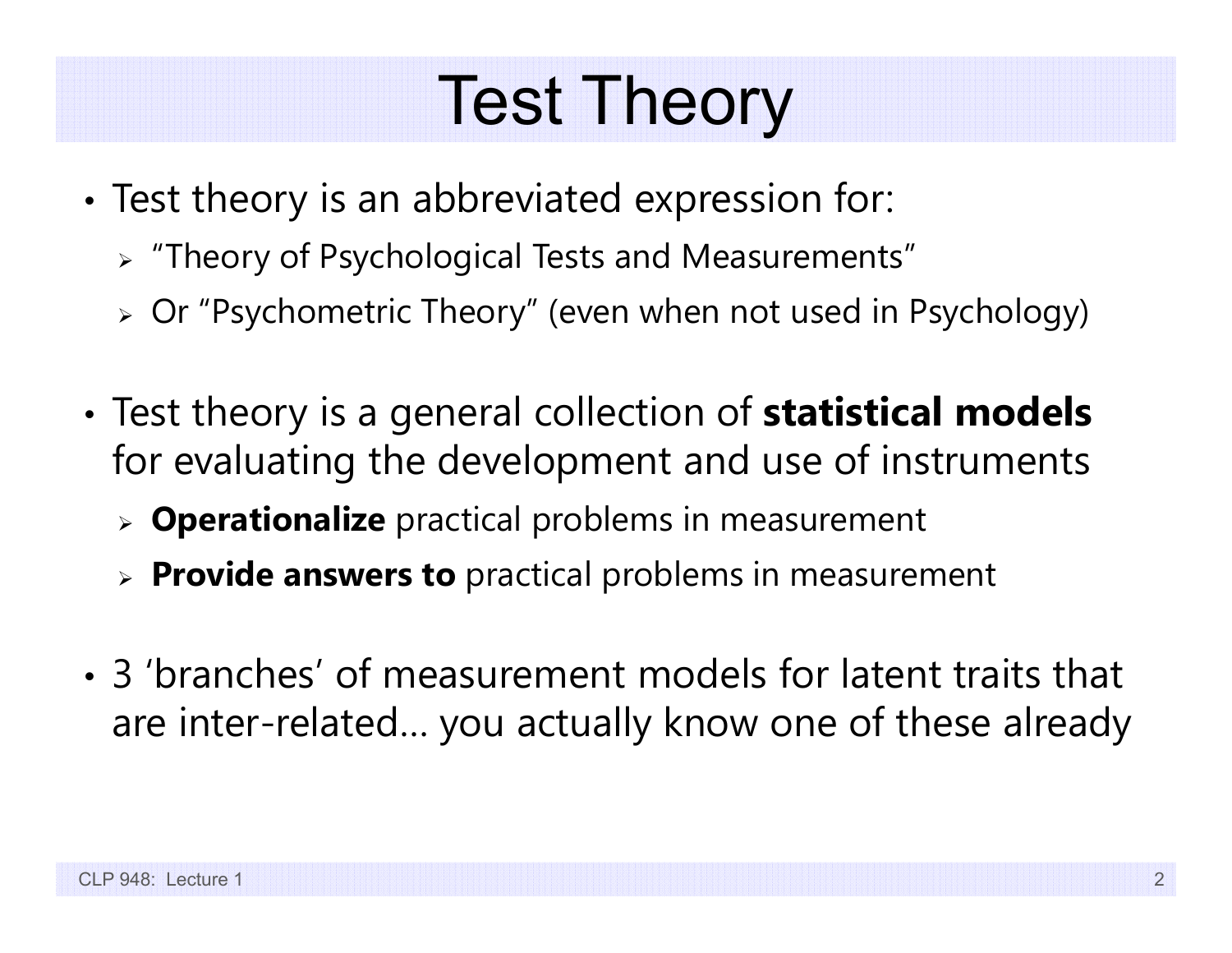## Classical Test Theory (CTT)

- • What you have learned about measurement so far pry\* falls under the category of CTT:
	- Writing items and building scales
	- $>$  Item analysis
	- $\triangleright$  Score interpretation
	- $\triangleright$  Evaluating reliability and construct validity
- • Big picture: We will view CTT as model with a restrictive set of assumptions within a more general family of latent trait measurement models

*\*pry = "probably" in my midwestern vernacular*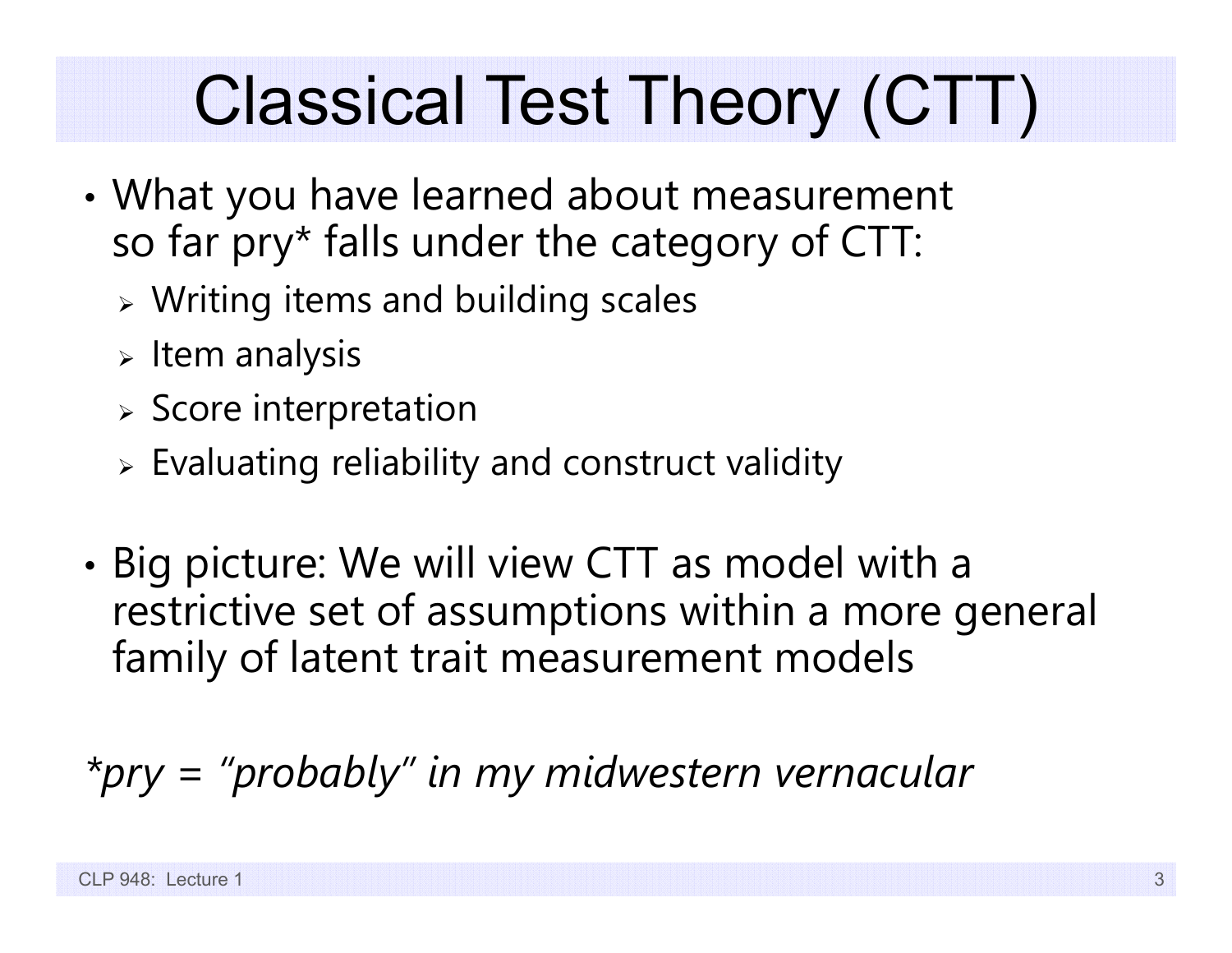#### What is a 'latent trait'?

- • **Latent trait** = Unobservable ability or trait
	- e.g., "Intelligence", "Extroversion", "Depression"
- • But how can we measure something unobservable? Build **measurement models**!
- • Big picture: Latent traits can be measured using
	- observed behaviors or responses ("indicators")
		- $\triangleright$  Common part of the variance across items that measure the same thing is supposed to measure the latent trait
		- $\triangleright$  But not all constructs should use latent trait measurement models! (e.g., formative vs. **reflective indicators**)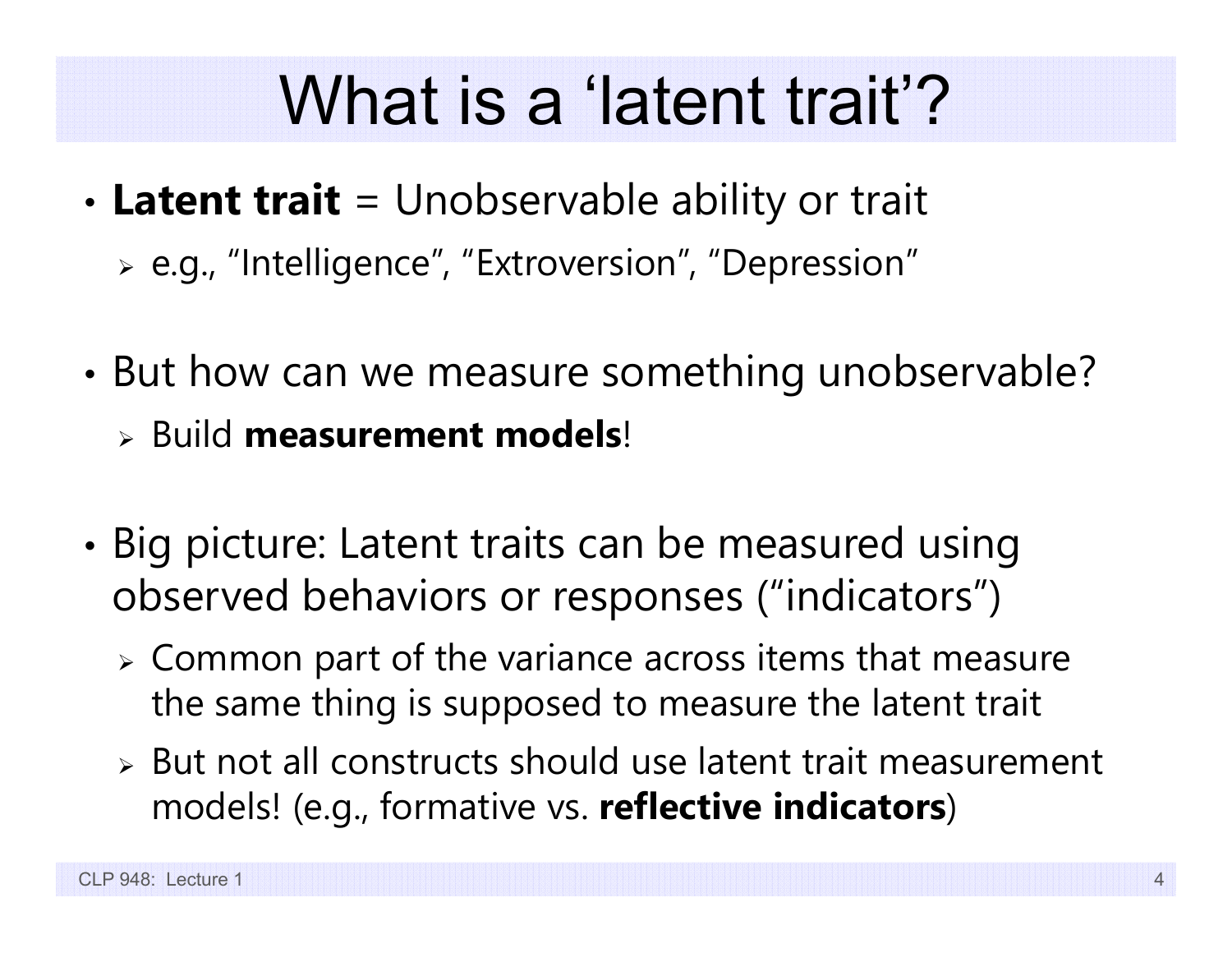## Differences Among Measurement Models

- What is the **name of the latent trait** measured by a test?
	- $\triangleright$  Classical Test Theory (CTT)  $\,\,\rightarrow\,$  "True Score" (T)
	- $\triangleright$  Confirmatory Factor Analysis (CFA)  $\,\,\rightarrow\,$  "Factor Score" (F)
	- $\triangleright$  ltem Factor Analysis (IFA)  $\rightarrow$  "Factor Score" (F)
	- > Item Response Theory (IRT)  $\,\rightarrow\,$  "Theta" (θ)
- • Fundamental difference in approach:
	- **CTT unit of analysis is the WHOLE TEST** (item sum or mean)
		- **Sum = latent trait**, so items and persons are inherently tied together (=bad)
		- Only using the sum requires restrictive assumptions about the items
	- $\triangleright$  CFA, IFA, IRT, and other LTMM  $\rightarrow$  unit of analysis is the ITEM
		- n Model of how item response relates to a **separately estimated latent trait**
		- n Provides for separation of item and person properties (=good)
		- n Different names of models for differing item response formats
		- Provides a framework for testing adequacy of measurement models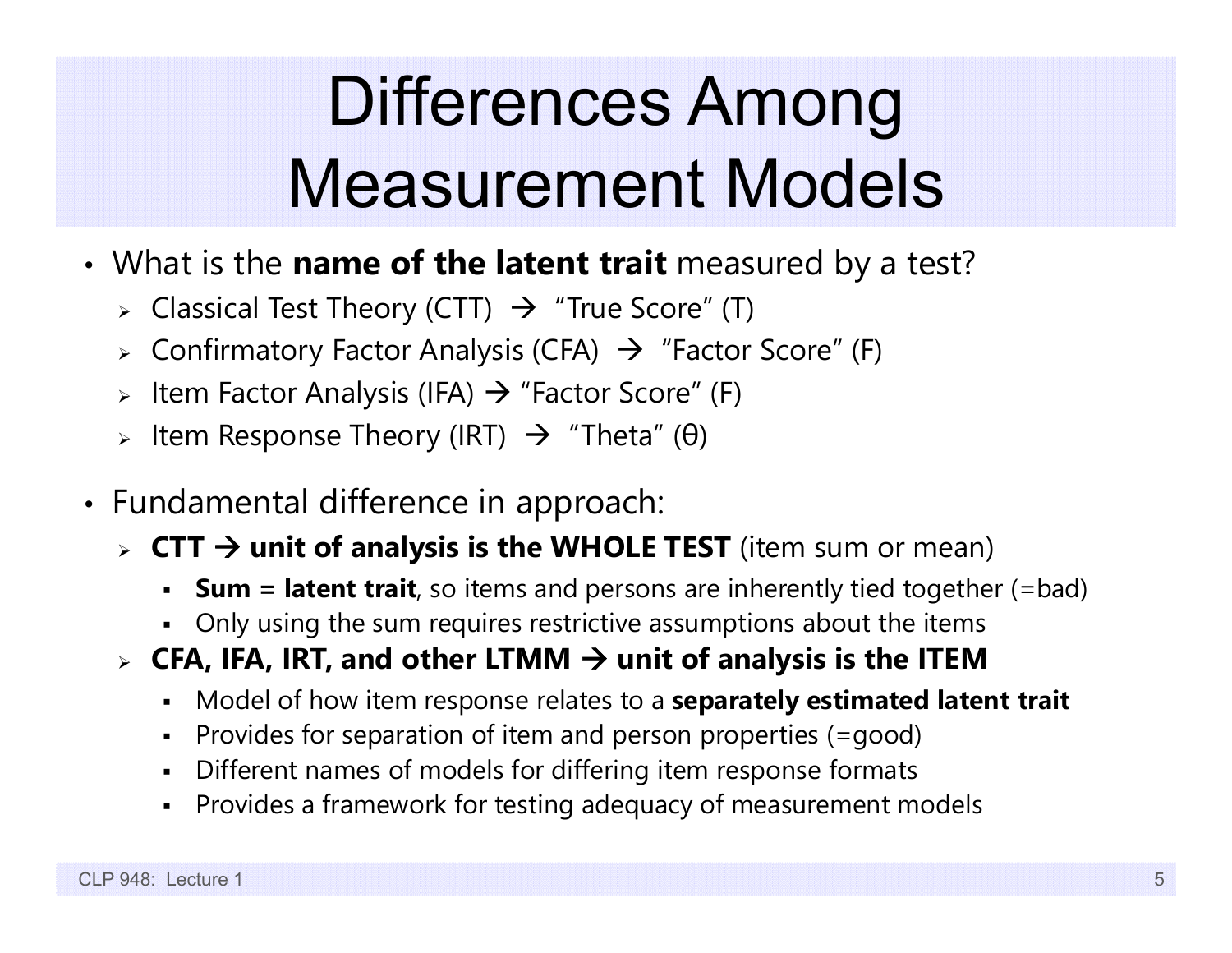#### Latent Trait Measurement Models (LTMM)

- Families of latent trait measurement models are labeled based on their indicators' response format:
	- $\triangleright$  Continuous responses?  $\rightarrow$  Confirmatory Factor Models
	- $\triangleright$  Categorical responses?  $\rightarrow$  Item Response Theory or Item Factor Models
	- $\triangleright$  Measurement models for other responses exit too (like counts), but they don't necessarily have special names
- Other relevant, related terms:
	- "Structural Equation Modeling" (SEM) is correlation or regression among the latent traits defined by the measurement models
		- Things that can go wrong in SEM most often reflect problems with the measurement models—that is why we spend most of the semester on this!
	- $\triangleright$  "Path Analysis" is just regression among observed variables only
	- $\triangleright$  "Mediation" is regression with a better marketing campaign
	- $\triangleright$  "Moderation" is an interaction term with a better marking campaign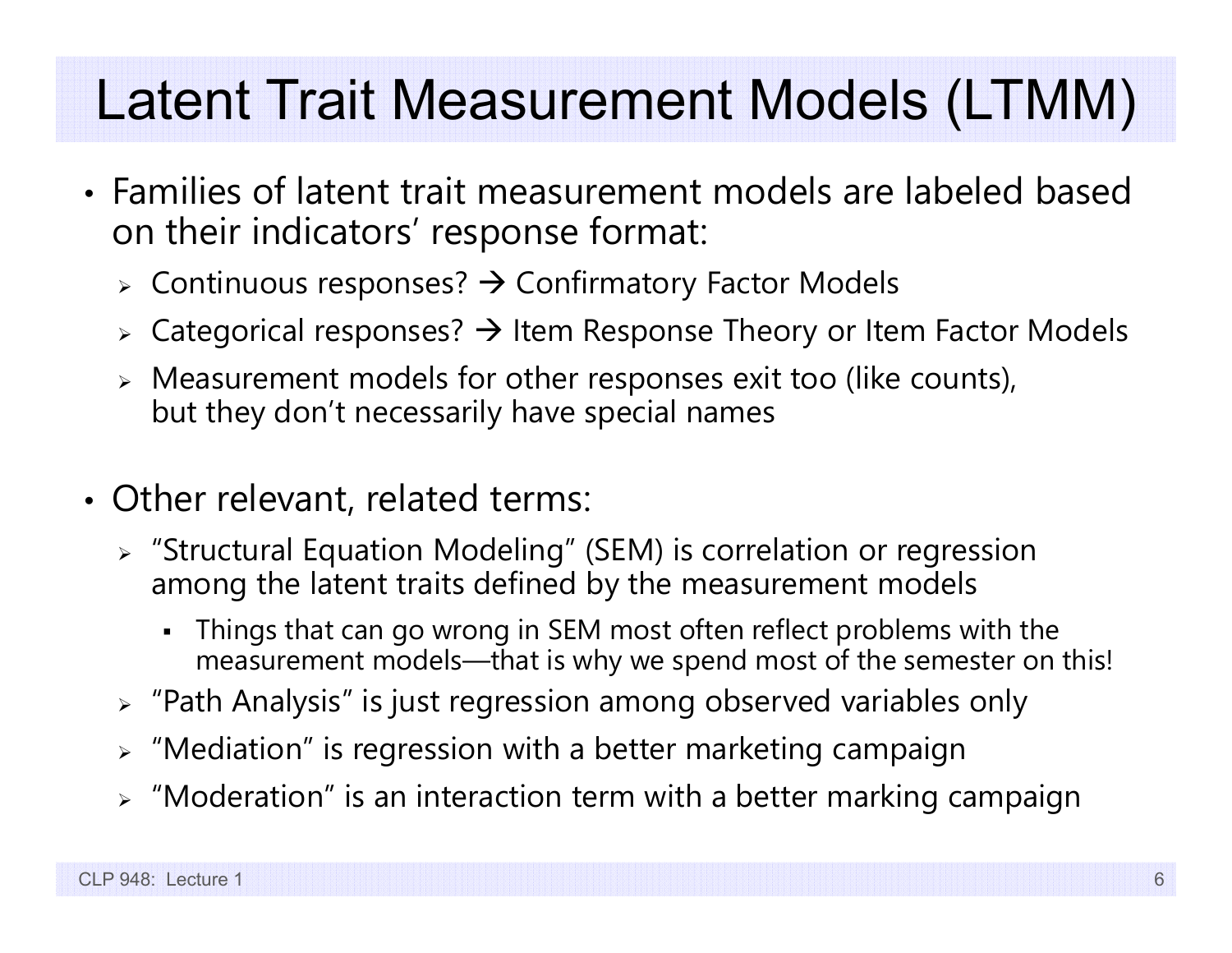#### Problems in Test Theory…

- • Motivated by problems in education and psychology
	- $\triangleright$  Education  $\rightarrow$  Assessment, Psychology  $\rightarrow$  Understand structure
	- $\triangleright$  Several independent groups  $\rightarrow$  Piecemeal approach
- • Theory developed largely before mainstream availability of high-powered computers
	- $\triangleright$  Had rationale, but couldn't be solved computationally
	- That's how many 'approximations' or 'devices' came about (many of which are still used today, such as alpha and EFA)
- • Then mathematicians tried to help…
	- $\triangleright$  But published works that were written for other mathematicians
- A little historical context…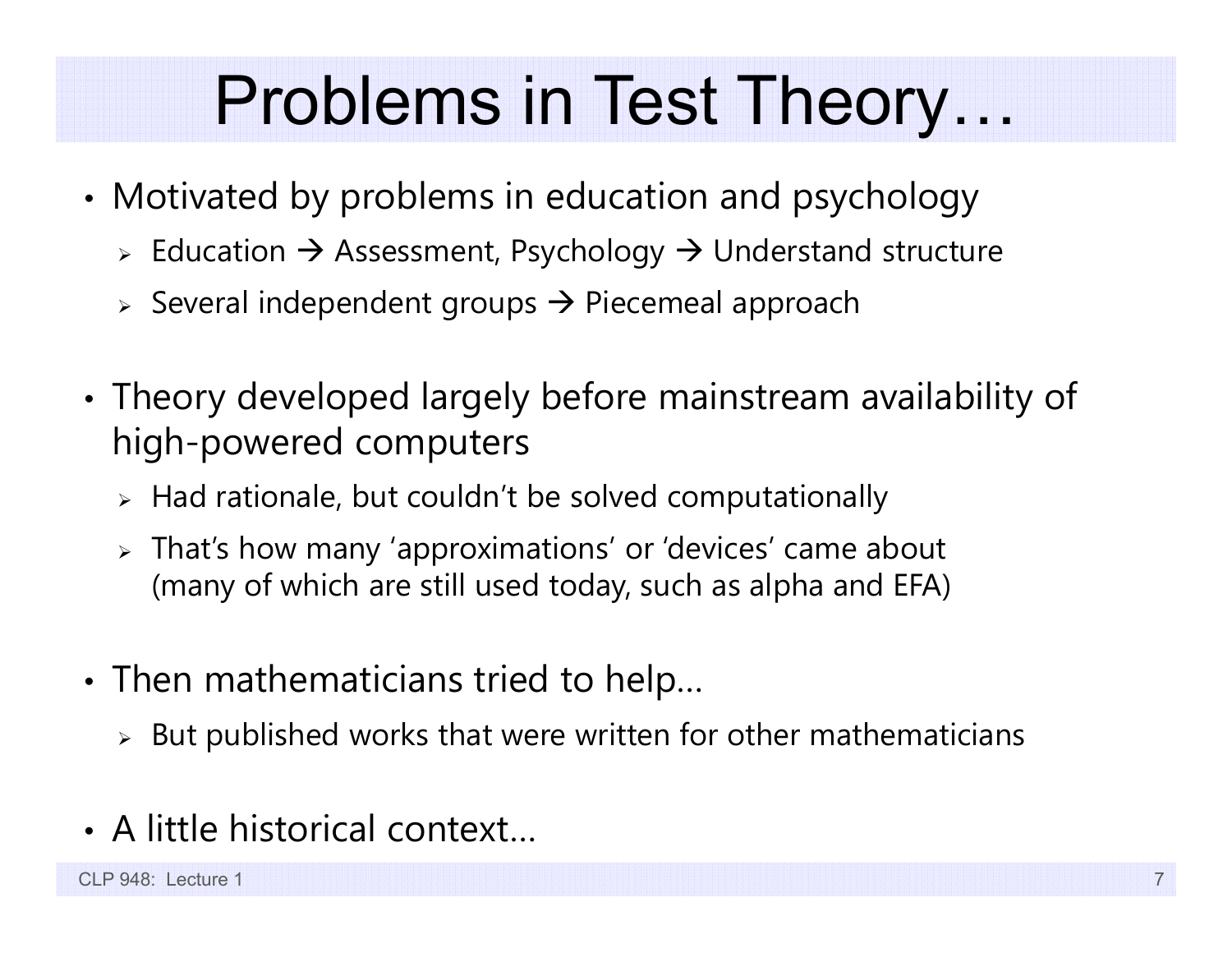#### History of Test Theory

- • Begins about the mid 19th century in psychophysical laboratories considered with measuring intelligence
- • 1904: Charles Spearman published 2 seminal papers
	- $\triangleright$  One showed how to estimate amount of error in test scores
		- Gave rise to classical true score theory (**classical test theory**)
	- $\triangleright$  One showed how to recognize from test data that the tests measure just one psychological attribute in common
		- How to measure Spearman's "G"
		- Led to development of **common factor theory** (CFA)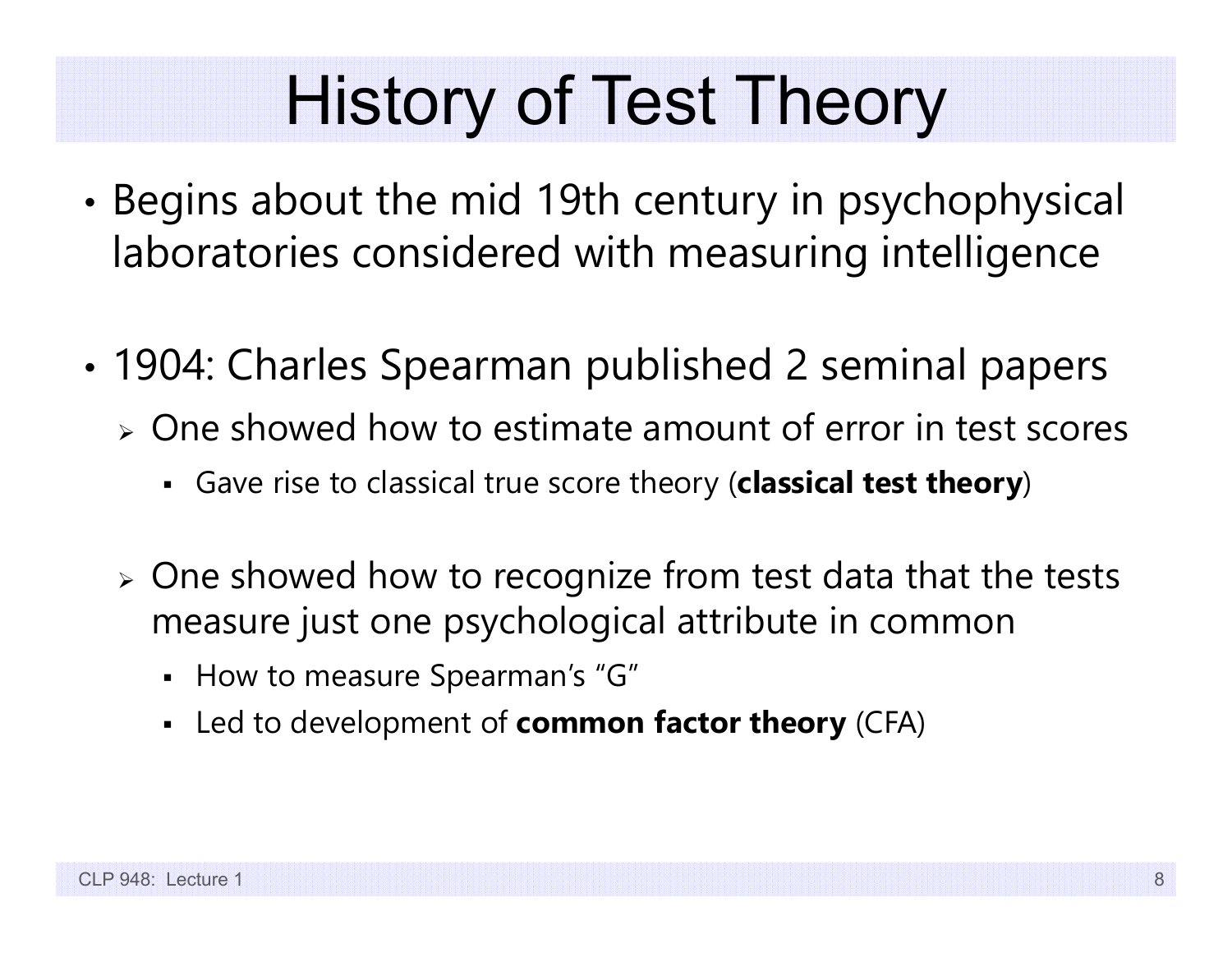## Classical Test Theory (CTT)

- • $\cdot$  In CTT, the TEST is the unit of analysis:  $\mathbf{Y_{total}} = \mathbf{T} + \mathbf{e}$ 
	- **True score T:**
		- Best estimate of 'latent trait': Mean over infinite replication s
	- **Error e:**
		- Expected value (mean) of 0, expected to be uncorrelated with T
		- <sup>e</sup>'s are supposed to wash out over repeated observations
	- **> So the expected value of T is Y** $_{\rm total}$
	- $\triangleright$  In terms of observed variance of the test scores:
		- Observed variance = true variance + error variance
- • Goal is to quantify *reliability*
	- Reliability = true variance / (true variance + error variance)
- Because the CTT model does not include individual items, **items must be assumed exchangeable** (and more items is better)

 $\mathsf{Y}_{\mathsf{total}}$ 

?

error

**True** 

Score

?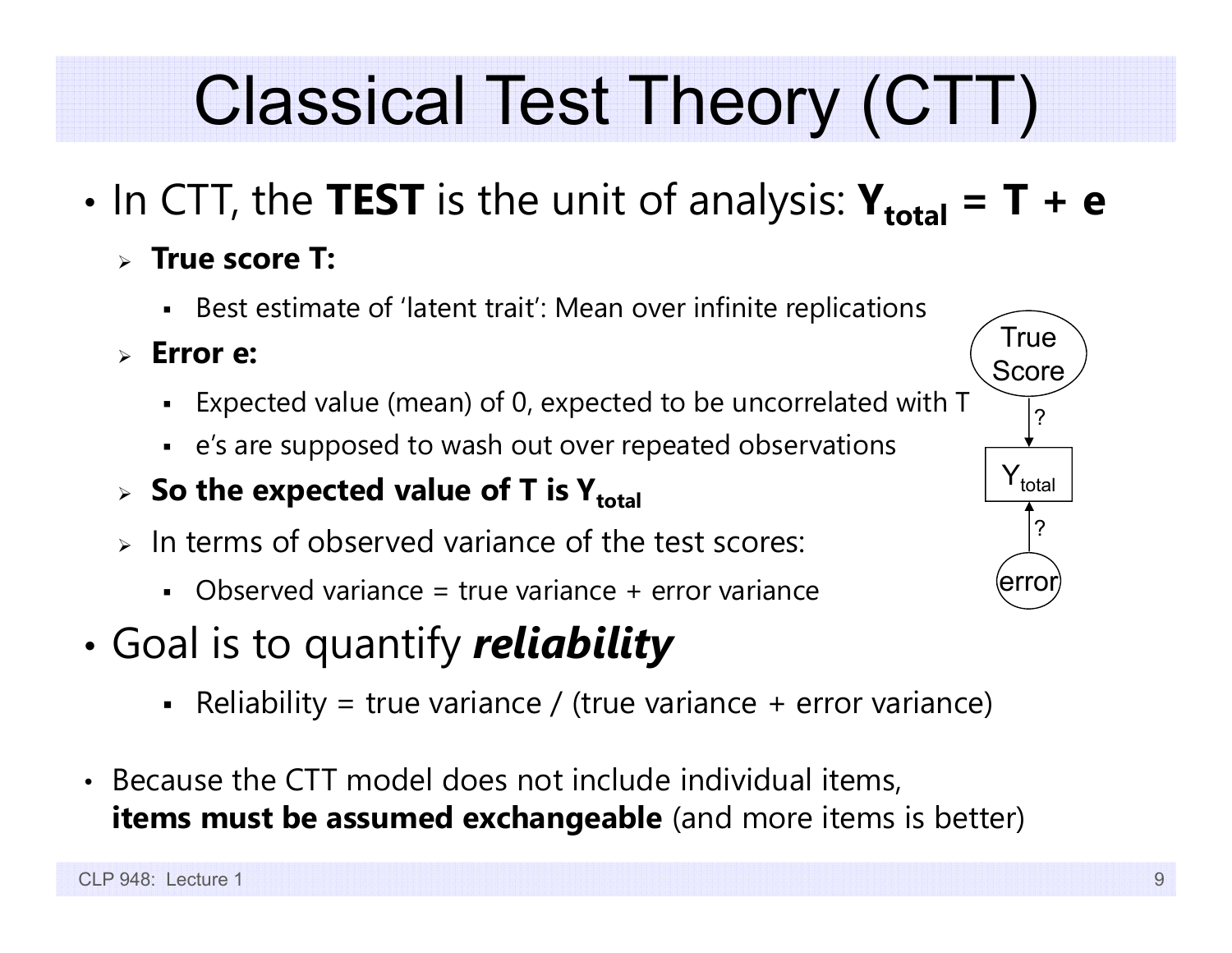#### Classical Test Theory, continued

- • CTT unit of analysis is the WHOLE TEST (sum of items)
	- Want to ascertain how much of observed test score variance is due to 'true score' variance versus 'error' variance
	- $\triangleright$  Quantify 'error variance' in various ways
	- $\triangleright$  'Error' is a unitary construct in CTT (and error is 'bad')
	- $\triangleright$  Goal is then to reduce 'error' variance as much as possible
		- $\blacksquare$ Standardization of testing conditions (make confounds constants)
		- Aggregation  $\rightarrow$  more items are better (errors should cancel out)
	- $\triangleright$  Items are exchangeable; item properties are NOT taken into account in indicating the latent trait of a given person (which is just the sum)
- • Followed by *generalizability theory* to distinguish kinds of error
	- $\triangleright$  e.g., rater variance, person variance, time variance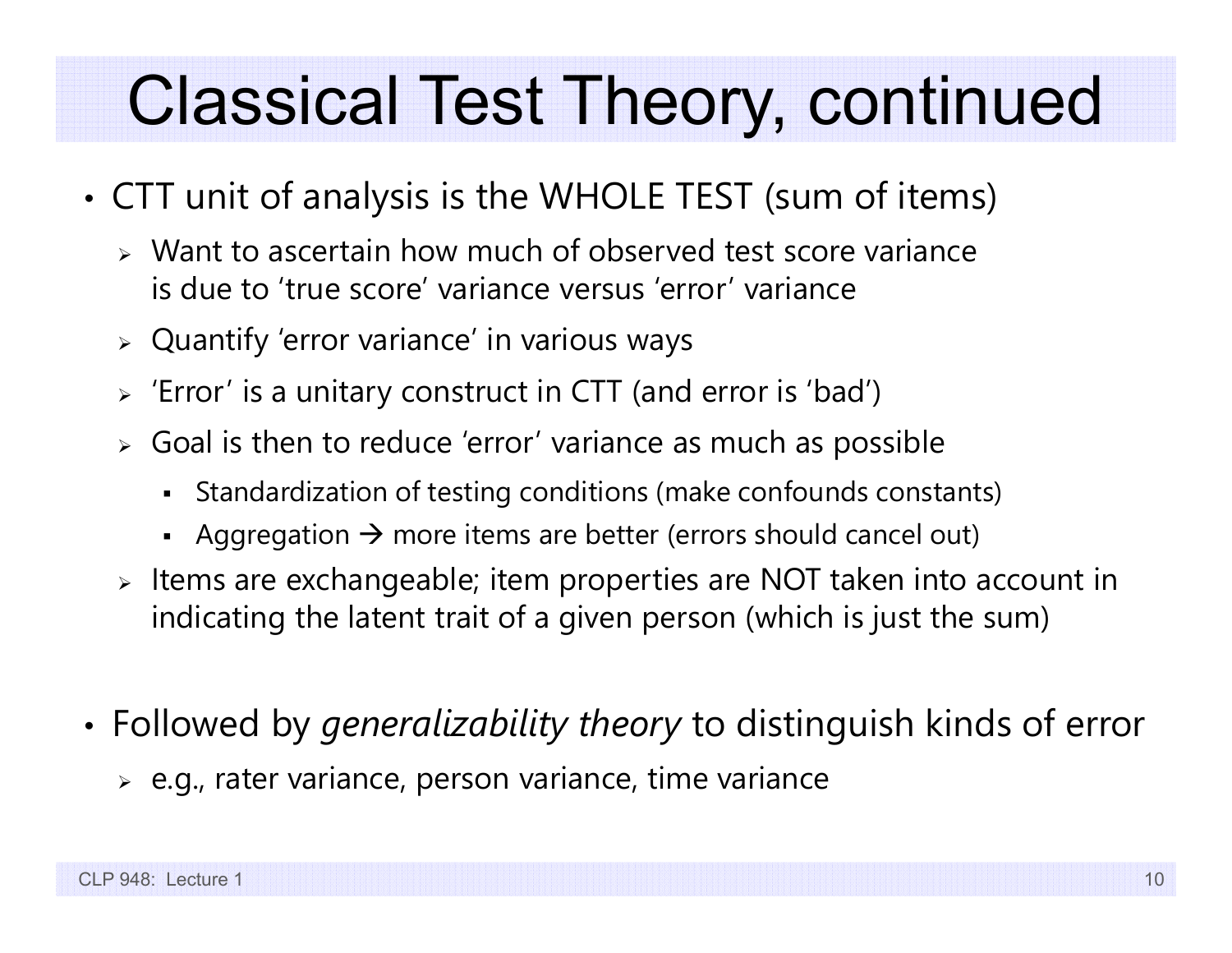#### Classical Test Theory, continued

- • Brief history of solutions for quantifying reliability:
	- 1904: Spearman: from alternate forms or test-retest
	- $\geq 1945$ : Guttman: from the relations between the items within a test (i.e., coefficient alpha)
	- 1951: Cronbach further developed Guttman's work  $\rightarrow$  "Cronbach's alpha"
		- $\blacksquare$ Called "Guttman-Cronbach alpha" by McDonald (and no one else)
		- Cronbach's work further elaborated into generalizability theory
	- 1950: Gulliksen classic text for CTT
		- See also Nunnally's texts from the 1970's 1990's
- •• More CTT specifics in upcoming classes...
- •*Next, tracing the other contribution of Spearman…*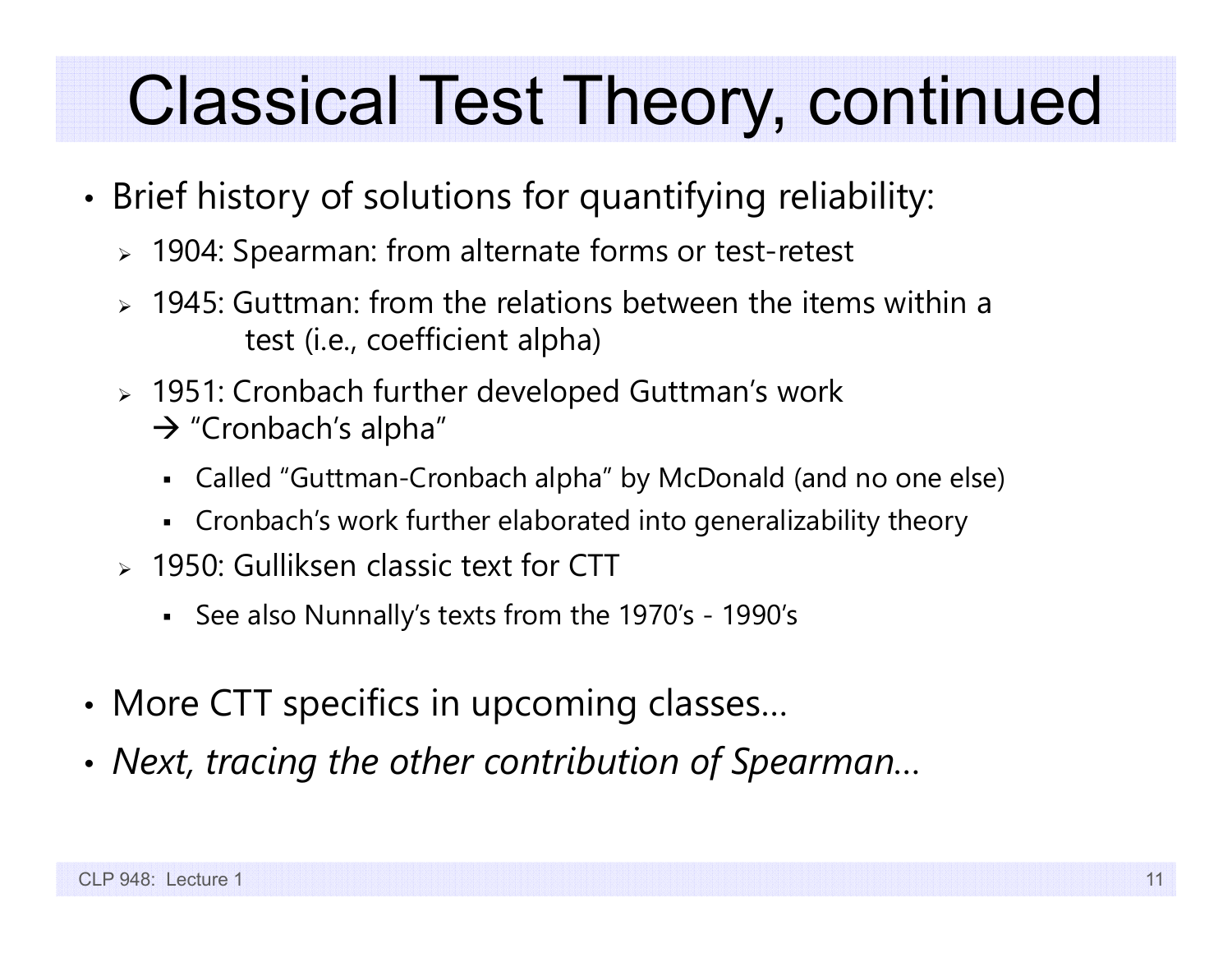## Confirmatory Factor Analysis (CFA) Models

- • Main idea: Build a measurement model of which response variables should 'go together' to measure the same thing
	- **CFA = Linear regression model** predicting each continuous observed outcome variable (item, subscale) from a latent trait predictor variable(s)
- • Differs from exploratory factor analysis (that is NOT a model):
	- $\triangleright$  YOU impose the number and content of factors
	- Alternative models are COMPARABLE and TESTABLE
- • Uses of confirmatory factor analysis models:
	- $\triangleright$  Analyze relationships among subscales that have normal, continuous distributions (or "incorrectly" to analyze item-level data)
	- $\triangleright$  Any LTMM can provide comparability across persons and items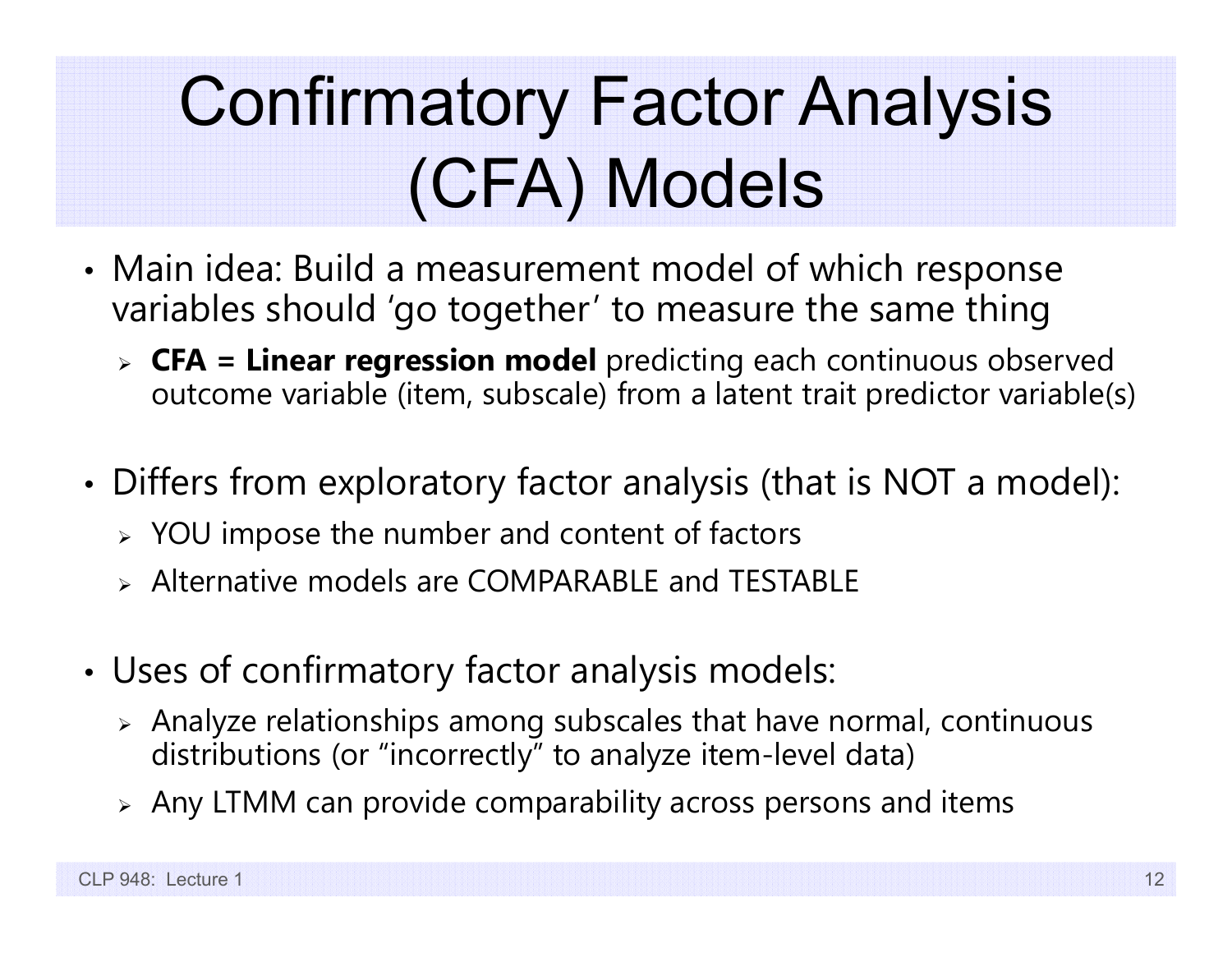# Confirmatory Factor Analysis (CFA)

- • **The CFA unit of analysis is the ITEM (as in any LTMM):**  ${\bf y}_{\rm is}={\bf \mu}_{\rm i}+{\bf \lambda}_{\rm i}{\bf F}_{\rm s}+{\bf e}_{\rm is} \, \to$  both items AN<u>D subjects matter</u>
	- Observed response for item *i* and subject *s*
		- = intercept of item *i* (μ)
- + subject *<sup>s</sup>*'s latent trait/factor ( <sup>F</sup>), item-weighted by λ  $y_{is} = \beta_{0i} + \beta_{1i}X_s + e_{is}$ 
	- + error ( <sup>e</sup>) of item *i* and subject *s*
- •**Dimensionality** part of the model (usually 1 latent trait per item)
	- $\triangleright$  Local Independence  $\rightarrow$  e's are independent after controlling for factor(s)
	- $\triangleright\;$  The factor is the reason why item responses were correlated in the first place
- $\boldsymbol{\cdot}$  Linear model  $\boldsymbol{\rightarrow}$  a one-unit change in latent trait/factor F has same increase in expected response Y at all points of Y
	- Won't work well for binary or categorical data… thus, we need another LTMM
- Items are allowed to differ from each other in how much they relate to the latent trait, *but a good item is equally good for everybody*

Should look familiar…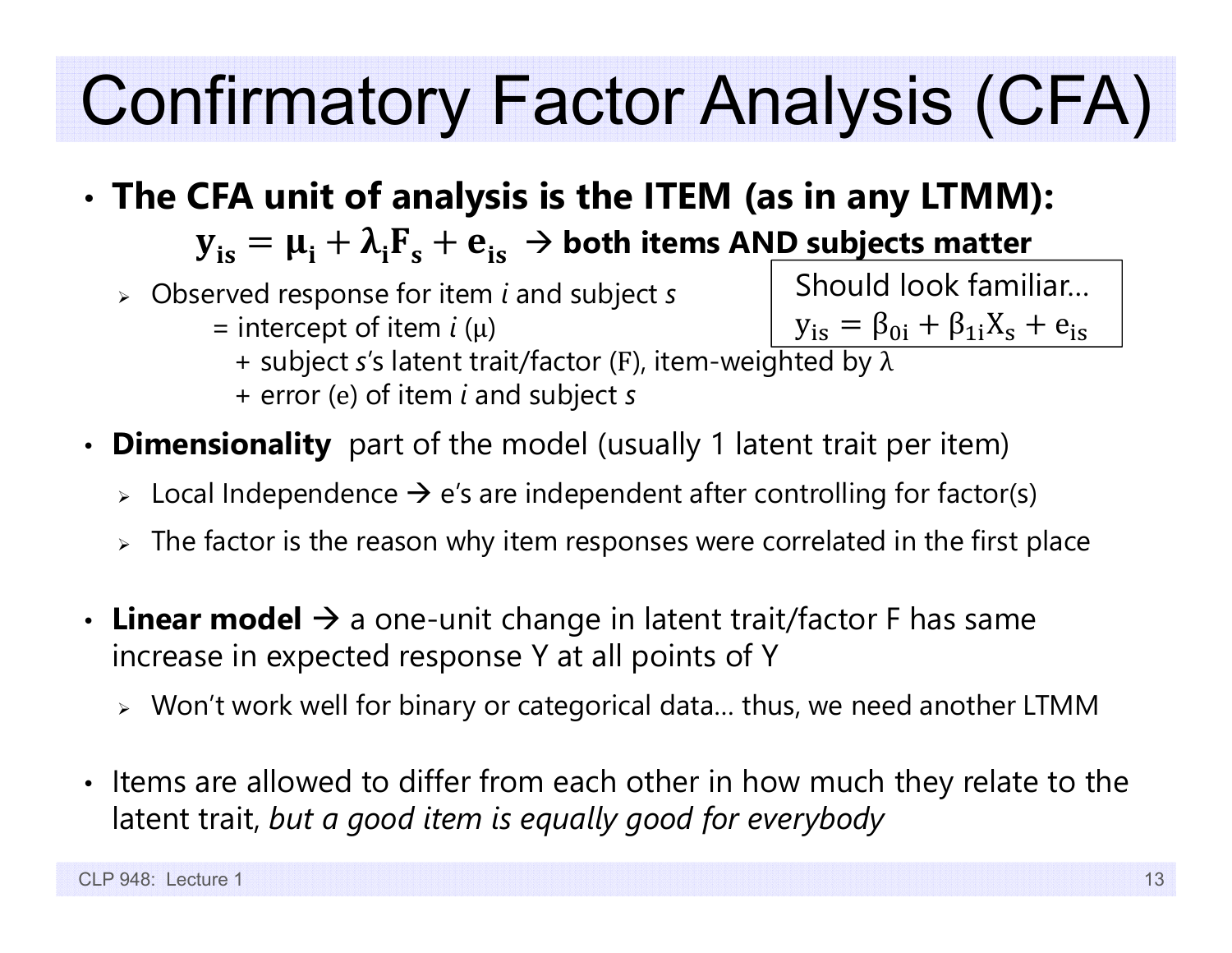#### "Common Factor Theory" (→CFA)

- • 1900's: Spearman's G
	- Went looking for single-factor model… and "found" it
	- Led to development of other IQ tests (Stanford-Binet, Wechsler)
- • 1930's and 1940's: Thurstone elaborated Spearman's model into a "multiple factor" model
	- $\triangleright$  Beginnings of exploratory factor analysis to do so
	- Later applied in other personality tests (e.g., MMPI)
- 1940's and 1950's: Guttman's work
	- $\triangleright$  Factor analysis and test development is about generalizing from measures we have created to more measures of the same kind
	- $\triangleright$  Thus, need to think about measurement structure before-hand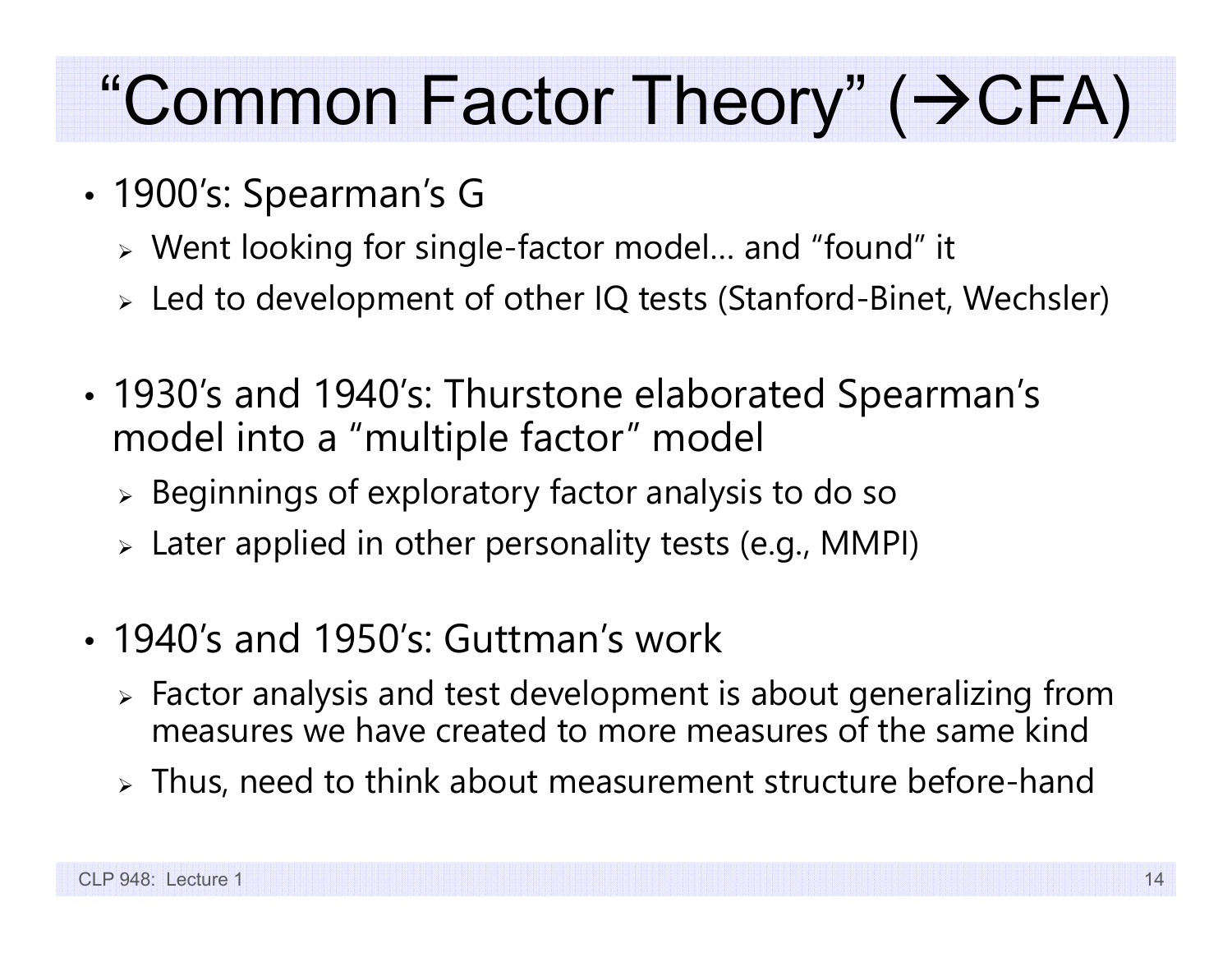#### Common Factor Theory, continued

- •• 1940's: Lawley → rigorous foundation for statistical treatment of common factor analysis
	- $\triangleright$  But had to wait for better computers to be able to do it!
- • $\bm{\cdot}$  1952: Lawley  $\bm{\rightarrow}$  beginnings of confirmatory factor model
	- Later extended by Howe and Bargmann (1950's)
	- Further extended by Jöreskog (the King of LISREL 1970's)
- •• But this linear model pry should not be applied to binary,<br>ordinal, or other not-normal responses…
	- $\triangleright$  Predicted response will go past possible response options
	- $\triangleright$  Errors can't be normally distributed with constant variance
- • So then what? Item Response Theory to the rescue…
	- *aka*, LTMM for generalized response formats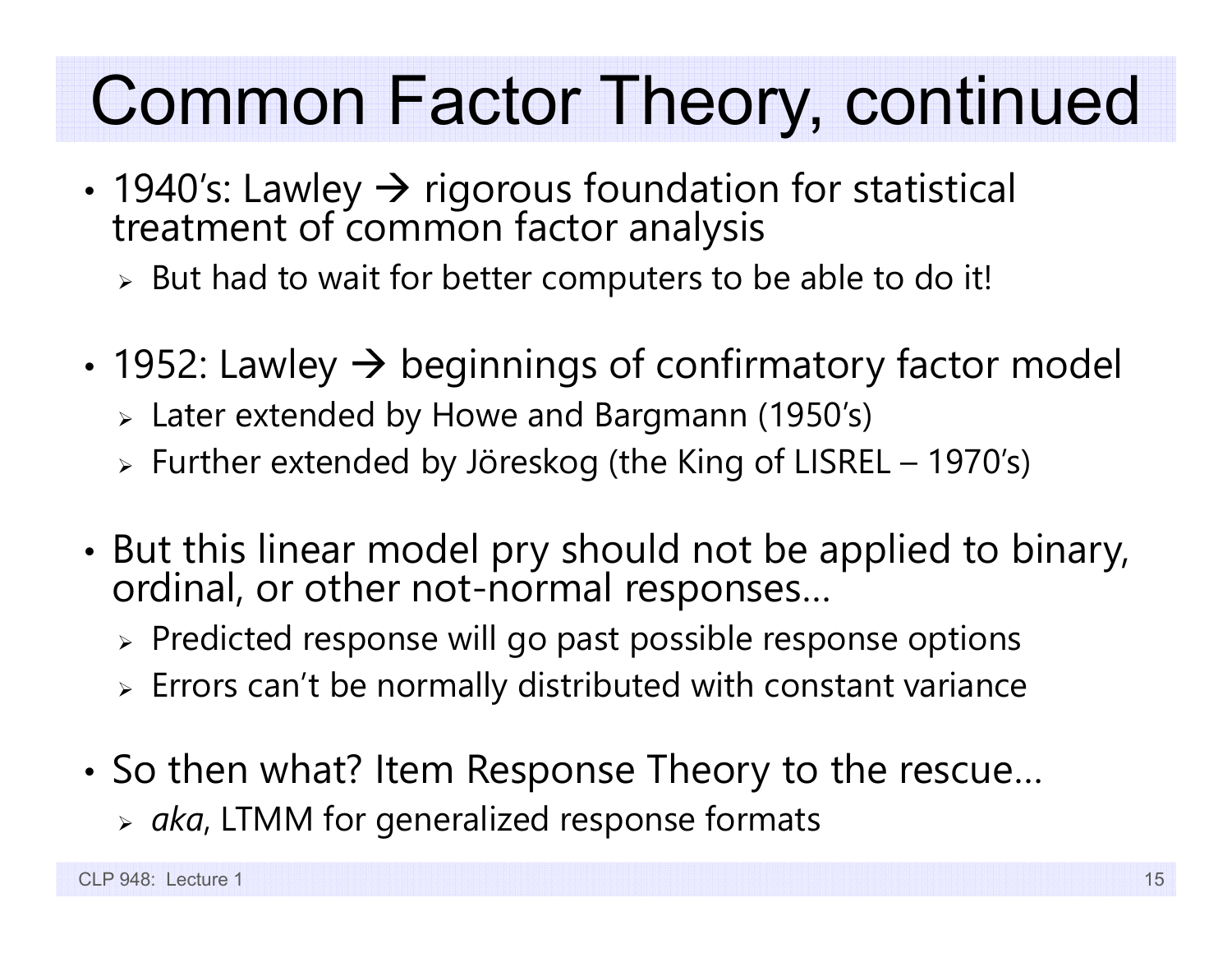#### Item Response Theory (IRT) Models

- IRT resulted from combination of ideas from factor analysis and phi-gamma law of psychophysics
	- When detecting stimuli of varying intensity (e.g., light), the response follows a smooth, S-shaped curve that can be represented by the cumulative normal distribution
	- That response function also works to model probability of a correct response given (1 to 4) model parameters
- • 1950: Lazarsfeld: Introduced "latent structure analysis"  $\rightarrow$  factor analysis for binary item responses
	- $\triangleright$  Beginnings of item response theory (which is not a theory per se, but a set of latent trait measurement models)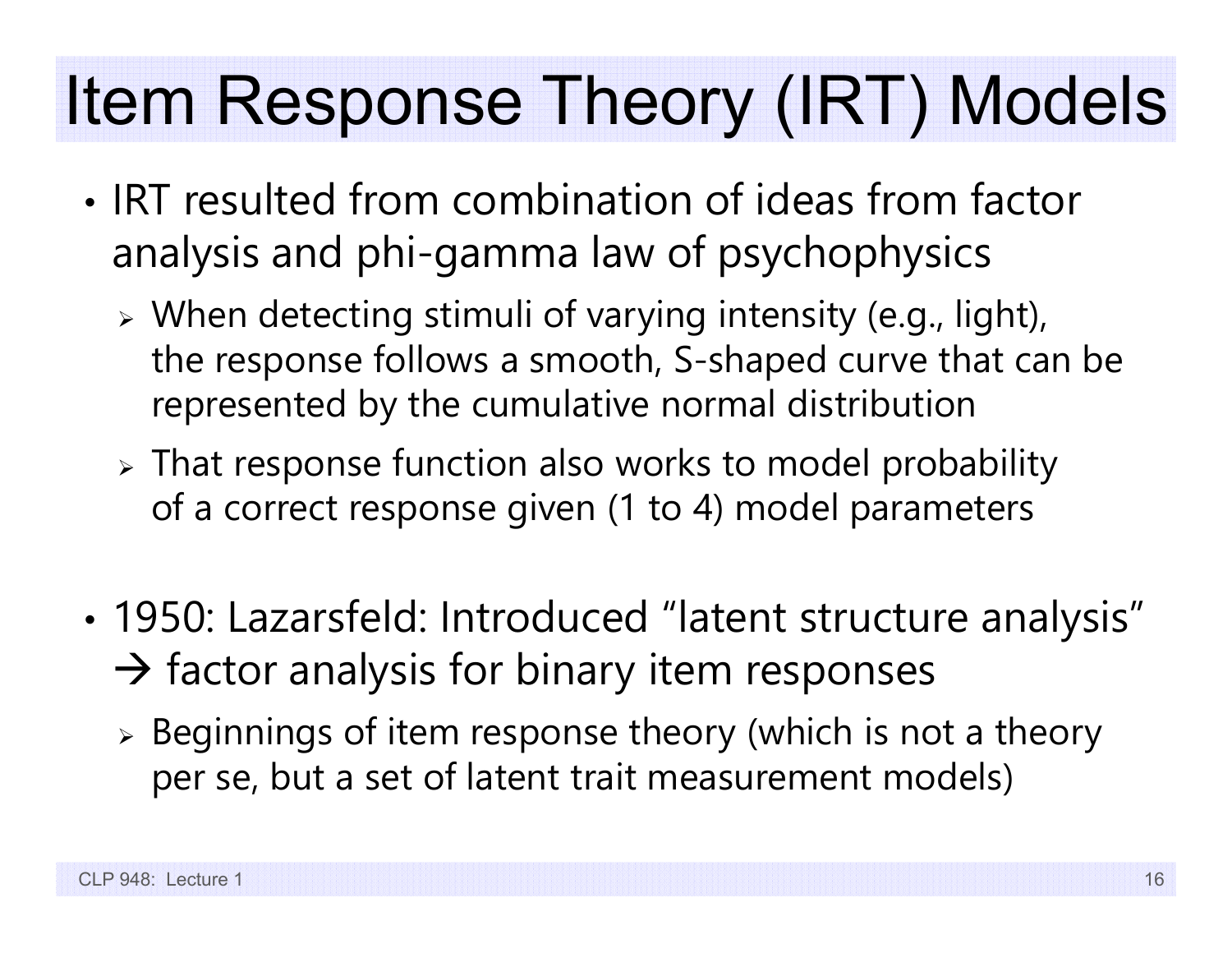#### Item Response Theory (IRT) Models

- • Linear regression is to confirmatory factor models as to:
	- $\triangleright\;$  Logistic regression is to binary IRT models
	- $\triangleright$   $\,$  Ordinal/nominal regression is to "polytomous" IRT models
	- $\triangleright$  <code>IRT</code> = linear model predicting each categorical observed outcome variable from latent variables using link functions
- A "Rasch model" is a restricted subset of an IRT model (but don't let any Rasch people hear you saying that)
- Uses of IRT models:
	- $\triangleright$   $\,$  \*Correctly\* analyze item-level data (binary items, Likert scales)
	- $\triangleright$  Examine sensitivity of measurement across range of latent trait
	- $\triangleright$  Any LTMM provides comparability across persons, items, and occasions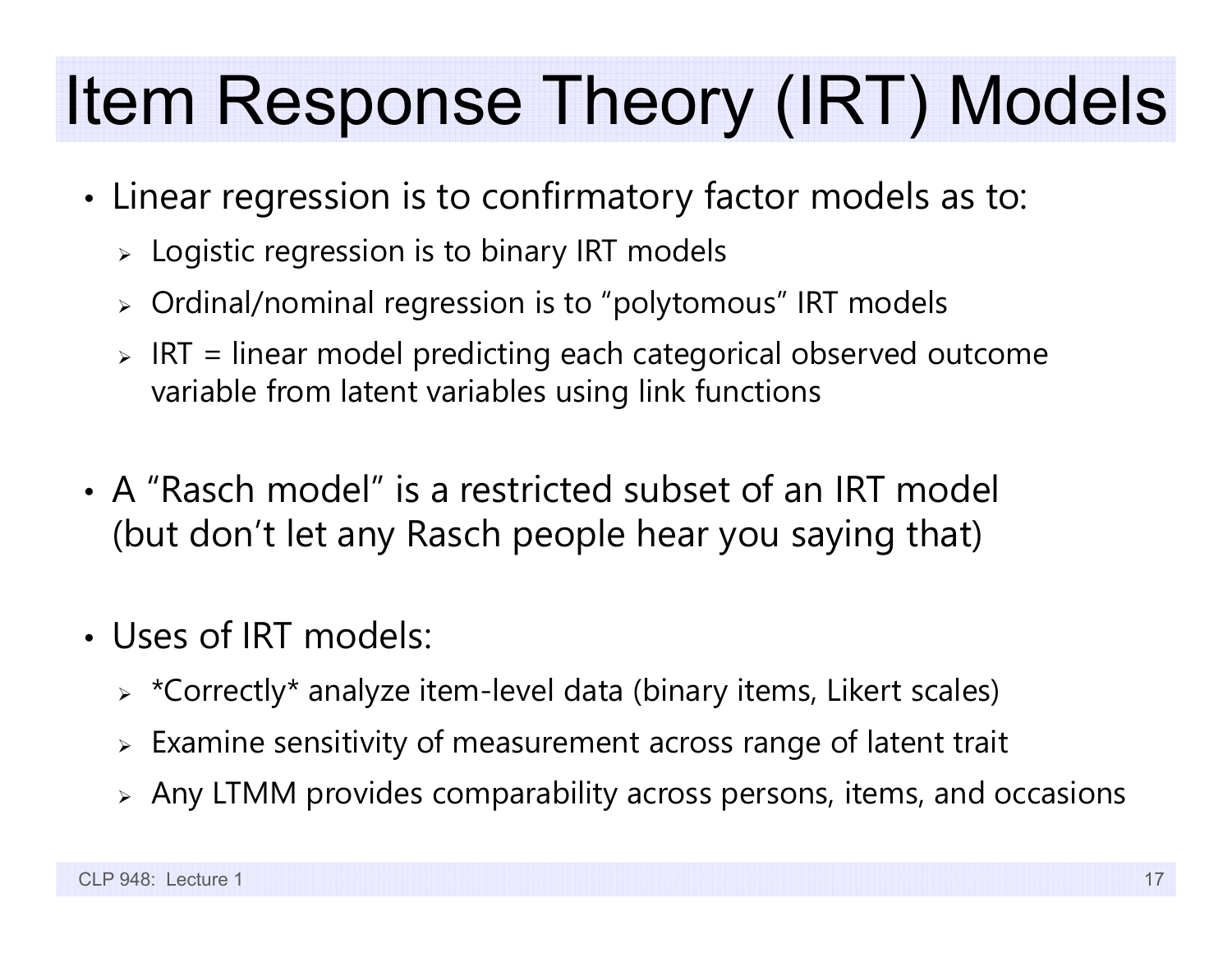#### Item "Characteristic" Curves

 $a = Discription = slope of 'line'$   $c = Lower Asymptote of 'line'$  $b =$  Difficulty = location of 'line'  $d =$  Upper Asymptote of 'line'

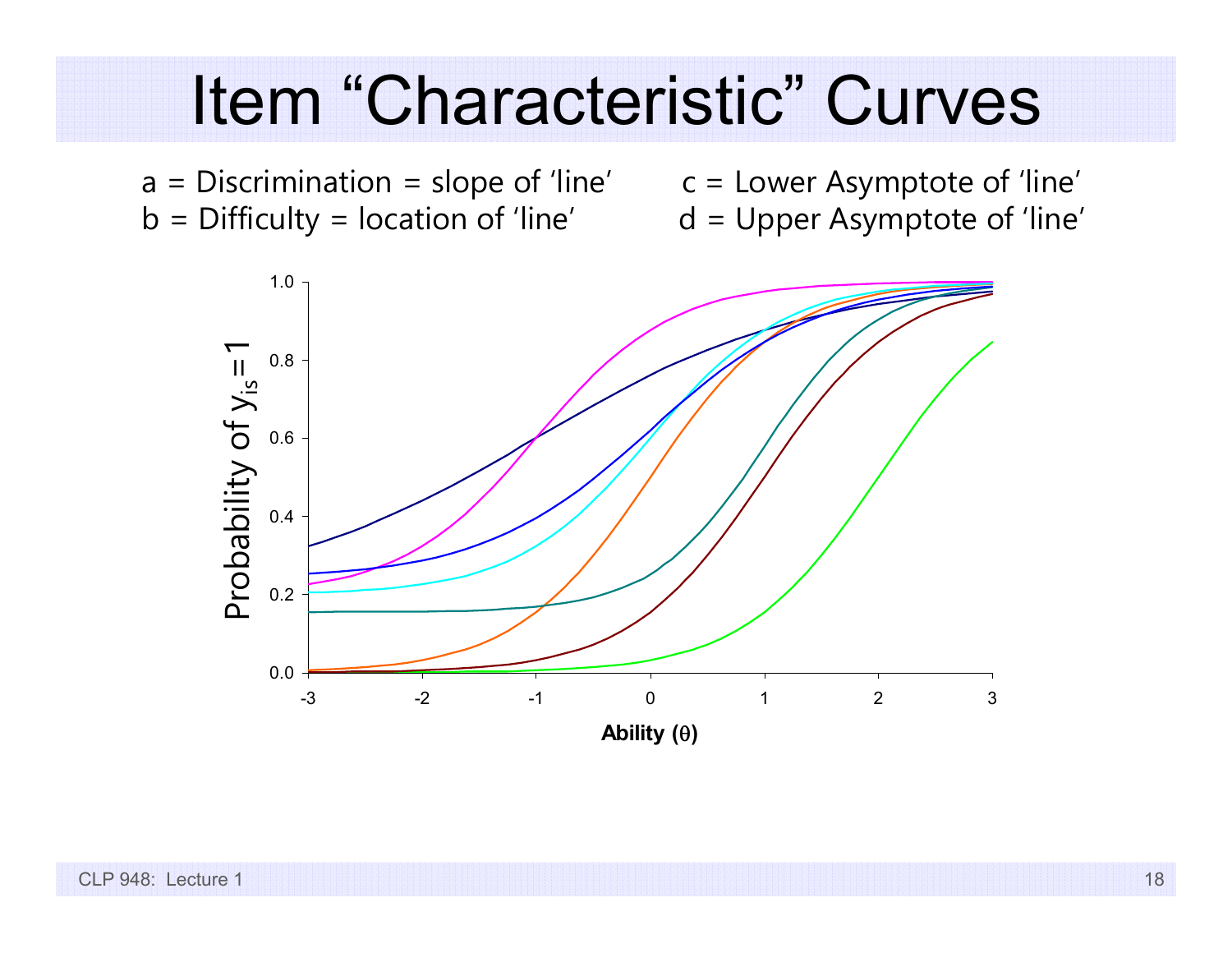#### Item Response Theory, continued

- The **IRT** unit of analysis is the individual **ITEM** (as in any LLTM)  $\texttt{Logit}(y_{is}) = a_i(\theta_s - b_i) \Rightarrow$  both items AND subjects matter
	- $\triangleright$  Items and persons are located on the same latent metric
	- $\triangleright$  Probability of getting an item right depends (at least) on the subject's ability ( $\theta_s$  = **"Theta"**) and the item's difficulty ( $\mathbf{b}_i$ ), weighted by its discrimination ( $\mathbf{a}_{\mathbf{i}'}$  how related the item is to the latent trait)
	- **"Item factor analysis" (IFA)** re-arranges the model into something that looks more like CFA (and usually uses limited information estimation)
- • All items are NOT created equal (not exchangeable)
	- $\triangleright$  Having items that differ in their properties is a GOOD THING, because you can customize tests for different groups or purpose s
	- $\triangleright$  Reliability ("information") varies across ability level, and depends specifically on how well the items' difficulty matches subjects' ability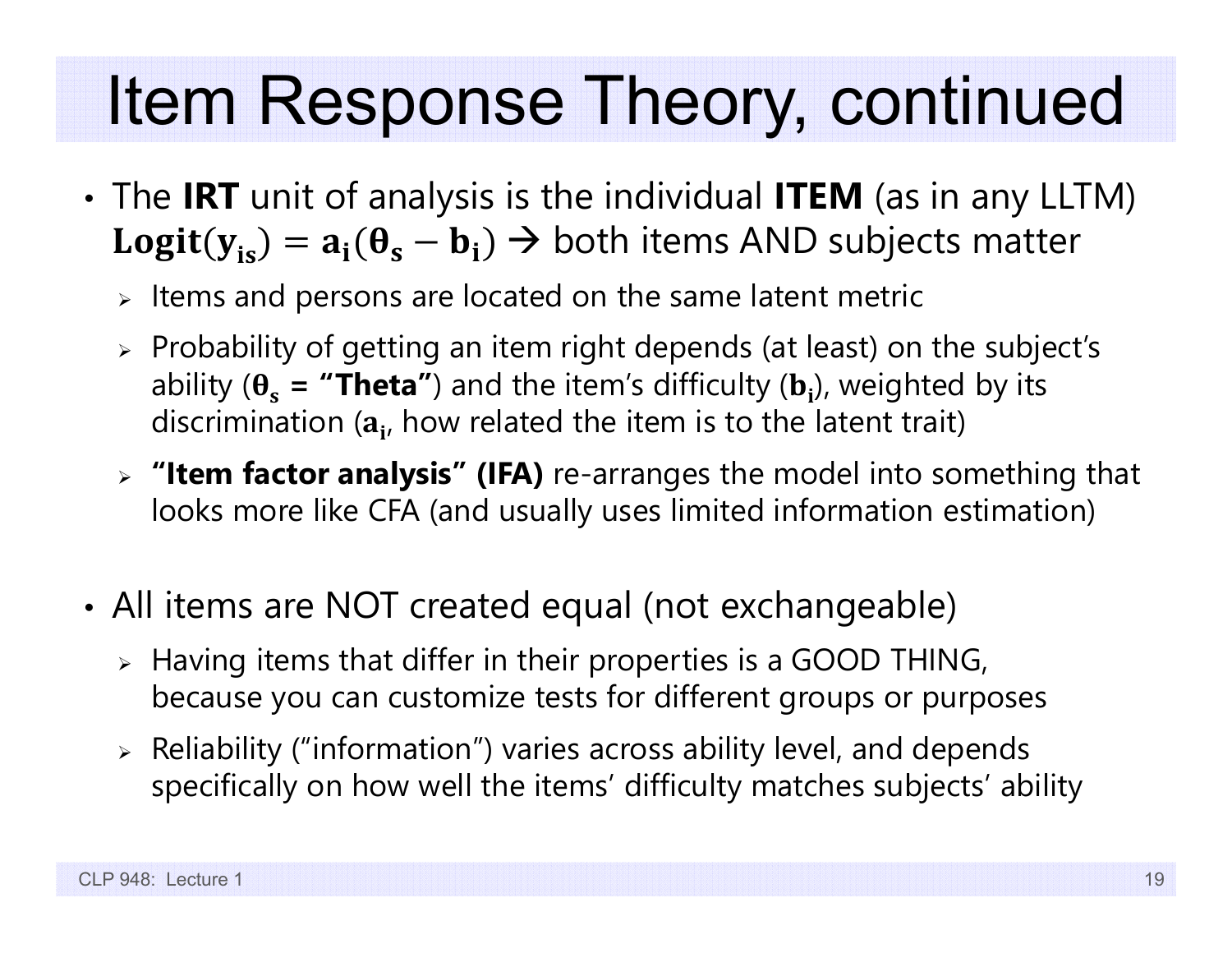#### Item Response Theory, continued

- • 1952: Lord's seminal paper: Spearman's single-factor model can be applied to dichotomous items
	- $\triangleright$  Binary responses modeled by normal ogive function ("probit")
	- Later work used logit link instead (logit ≈ probit\*1.7)
	- $\triangleright$  Elaborated in 1960's by Birnbaum
- 1968: Lord & Novick  $\rightarrow$  first CTT text to also include IRT
	- $\triangleright$  Well-connected to emerging scholars in both educational testing and psychometric methods… and BOOM…
- • 1960: Separate work by Rasch (common 'a' parameter)
	- $\triangleright$  Restricted IRT model, but with highly desirable properties...
	- $\triangleright$  … and different philosophical viewpoint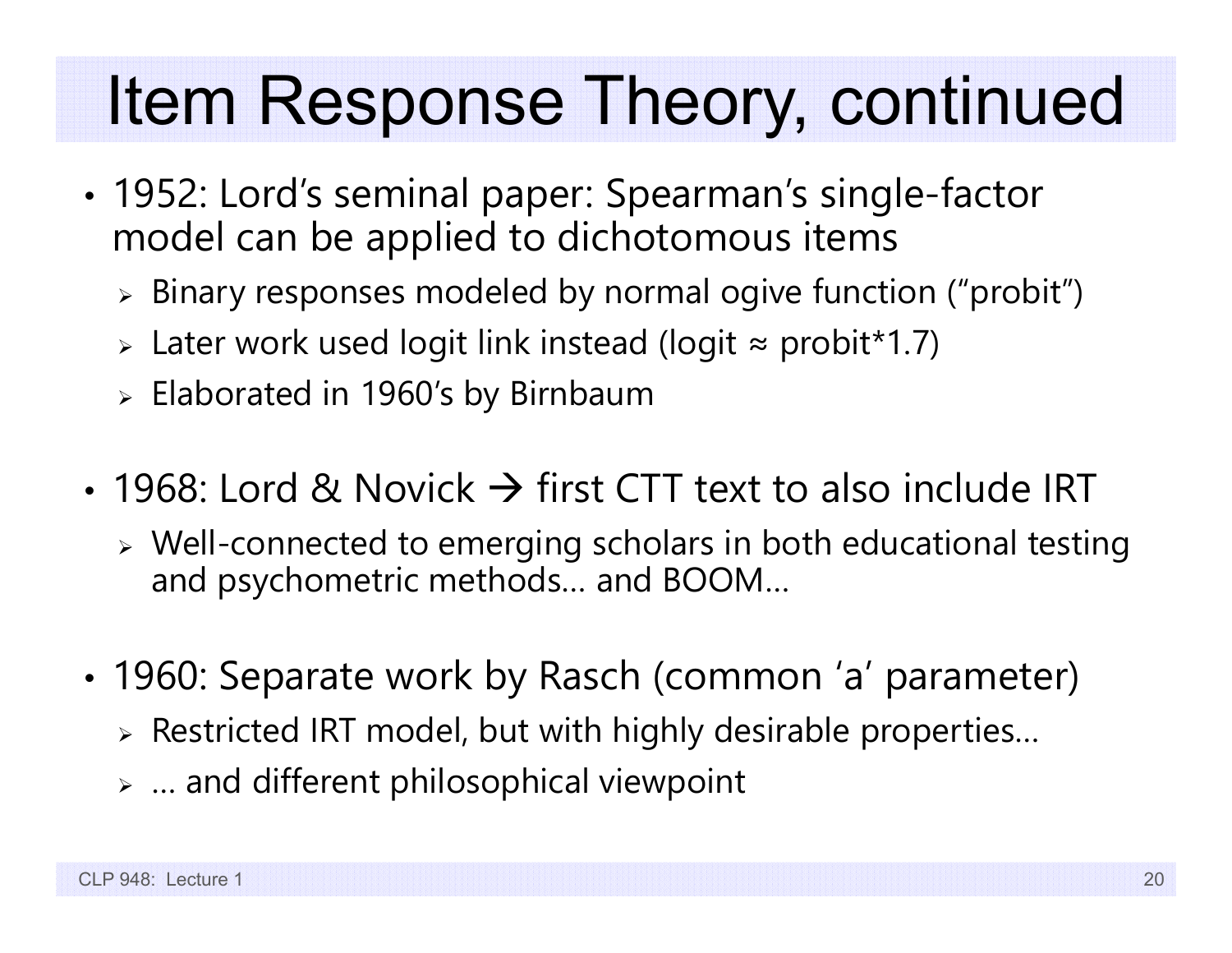#### Unified View of Test Theory

- • Classical test theory can be viewed as a restricted form of the common factor model, but the focus is the TEST…
	- Originated by Spearman, elaborated by Thurstone, formalized by Lawley, and made practical by Jöreskog
- • Item response (and Rasch) models are common factor models used for binary/ordinal responses…
	- Developed by Lord, Birnbaum, Rasch, and their students
- • Common factor models (CFA) are for continuous data… Approximation for ordinal data with varying degrees of success
- Latent traits can also be indicated by other kinds of nonnormal item responses (count, zero-inflated, two-part)....
	- $\triangleright$  But they don't have special names (I'd say "generalized SEM"?)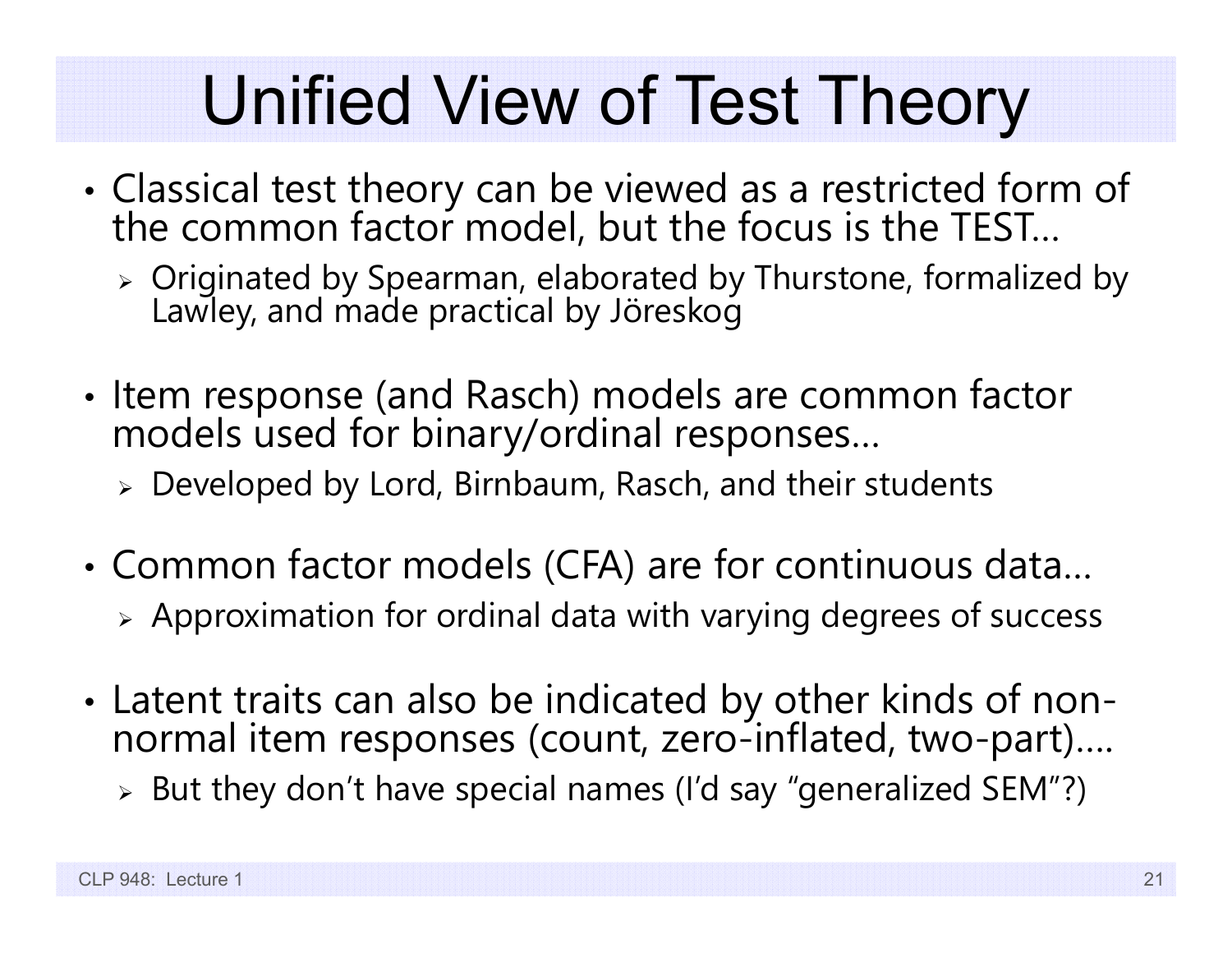## Advantages of LTMM Framework (CFA, IRT, IFA, and beyond)

- •Explicit, testable models of dimensionality
- •Concrete guidelines for selecting items to build scales
- • Assess measurement sensitivity across range of latent trait (i.e., know where the 'holes' are)
- •• Provide comparability across persons, items (different forms scales or different scales), and occasions
- • Examine comparability across groups or repeated measures
	- $\triangleright$  Confirmatory factor analysis  $\rightarrow$  "Measurement invariance"
	- $\triangleright$  Item response theory  $\rightarrow$  "Differential item functioning"
- •• Internal and external evidence for construct validity
- Generalized measurement models can even accommodate different response formats within the same instrument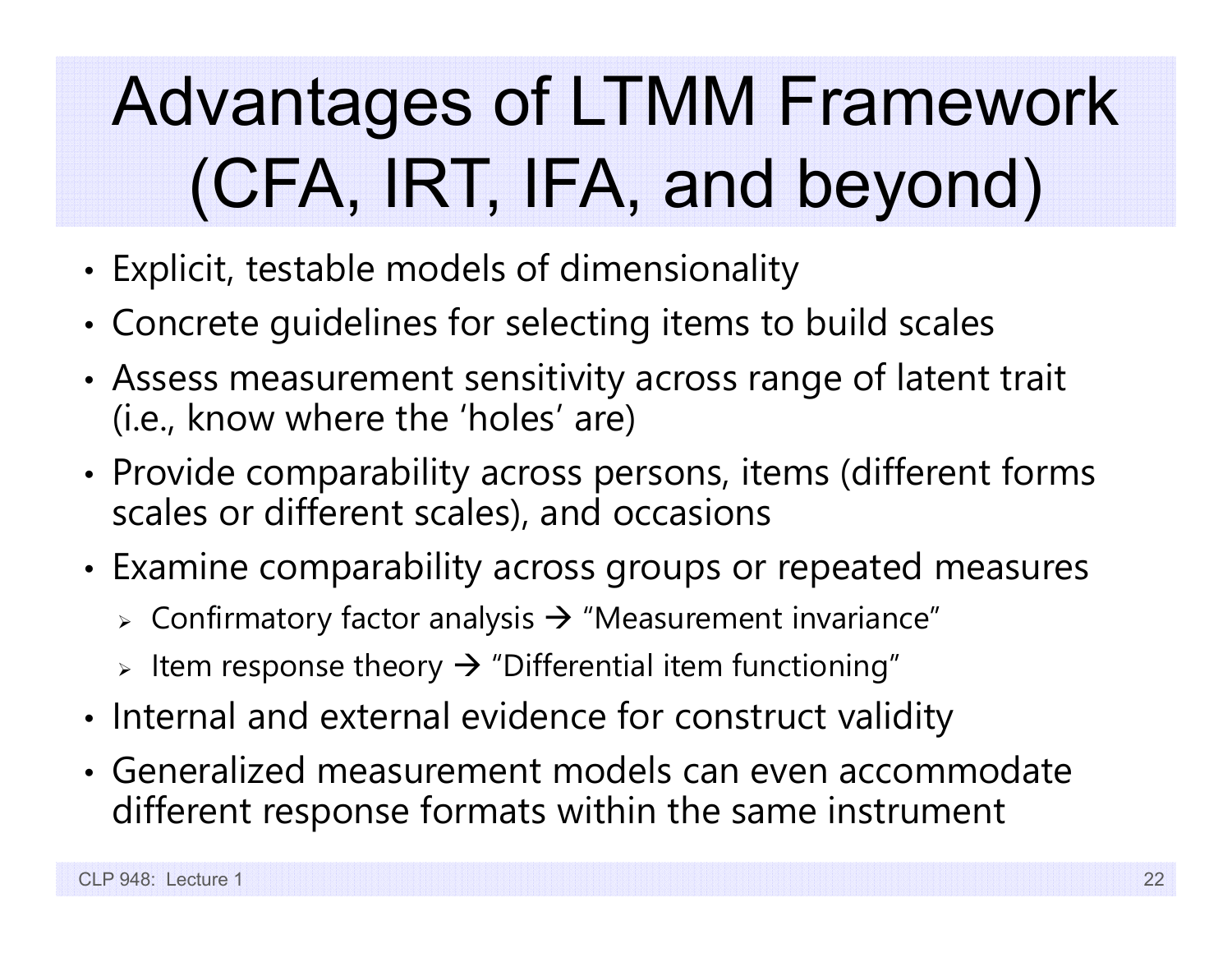#### Disadvantages of LTMM Framework

- •• Primary: Required sample size
	- Casts of 100s for sure, and preferably 1000s
	- Uses maximum likelihood (Limited info WLSMV estimator in Mplus can also be used for multidimensional IRT models)
		- REML is not available for smaller samples (as it is in MLM software)
- Technical difficulties
	- $\triangleright$  Estimation is harder, especially in multidimensional IRT
	- $\triangleright$  References written in Greek (literally)
		- Except your textbook and selected readings, so please read them!
- • Misnomers about what LTMM (SEM) can do…
	- $\triangleright$  Bad items are still bad items, no matter what model is used
	- No, it's still not "causal" modeling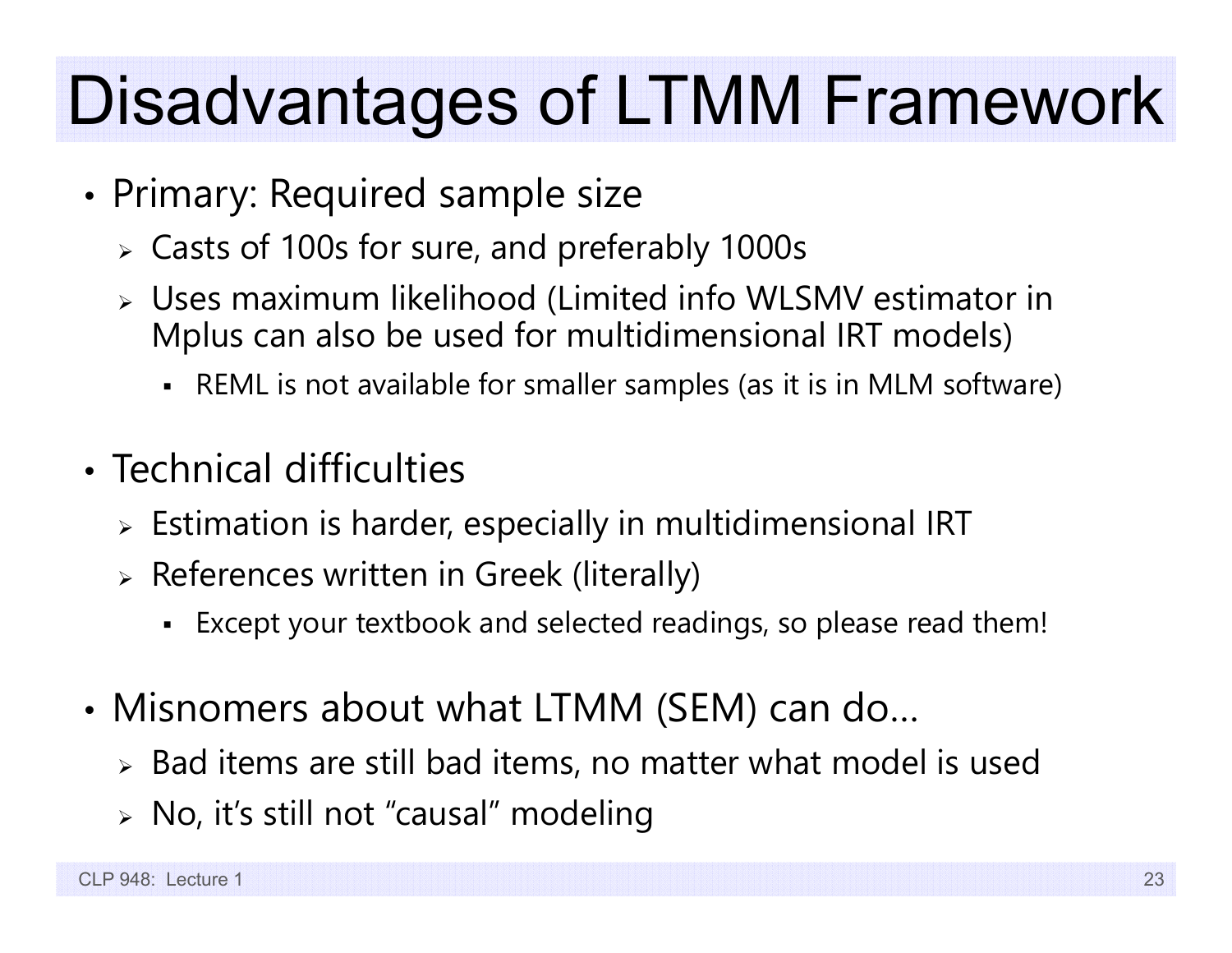#### Summary: LTMM Introduction

- • Test Theory = a set of statistical models used to evaluate how well an instrument measures a trait(s)
- The branches we will cover:
	- "Classical Test Theory" (CTT)
		- Just add the items up: Focus on TEST as unit of analysis
		- Simple, yet very restrictive; requires belief instead of evidence
		- (We'll stop by EFA just for a point of reference, too)
	- "Latent Trait Models" (CFA, IRT, IFA… and beyond)
		- Estimate a latent trait; Focus on ITEM as unit of analysis
		- Flexible models that differ by response format of items
		- More complex, but more powerful and useful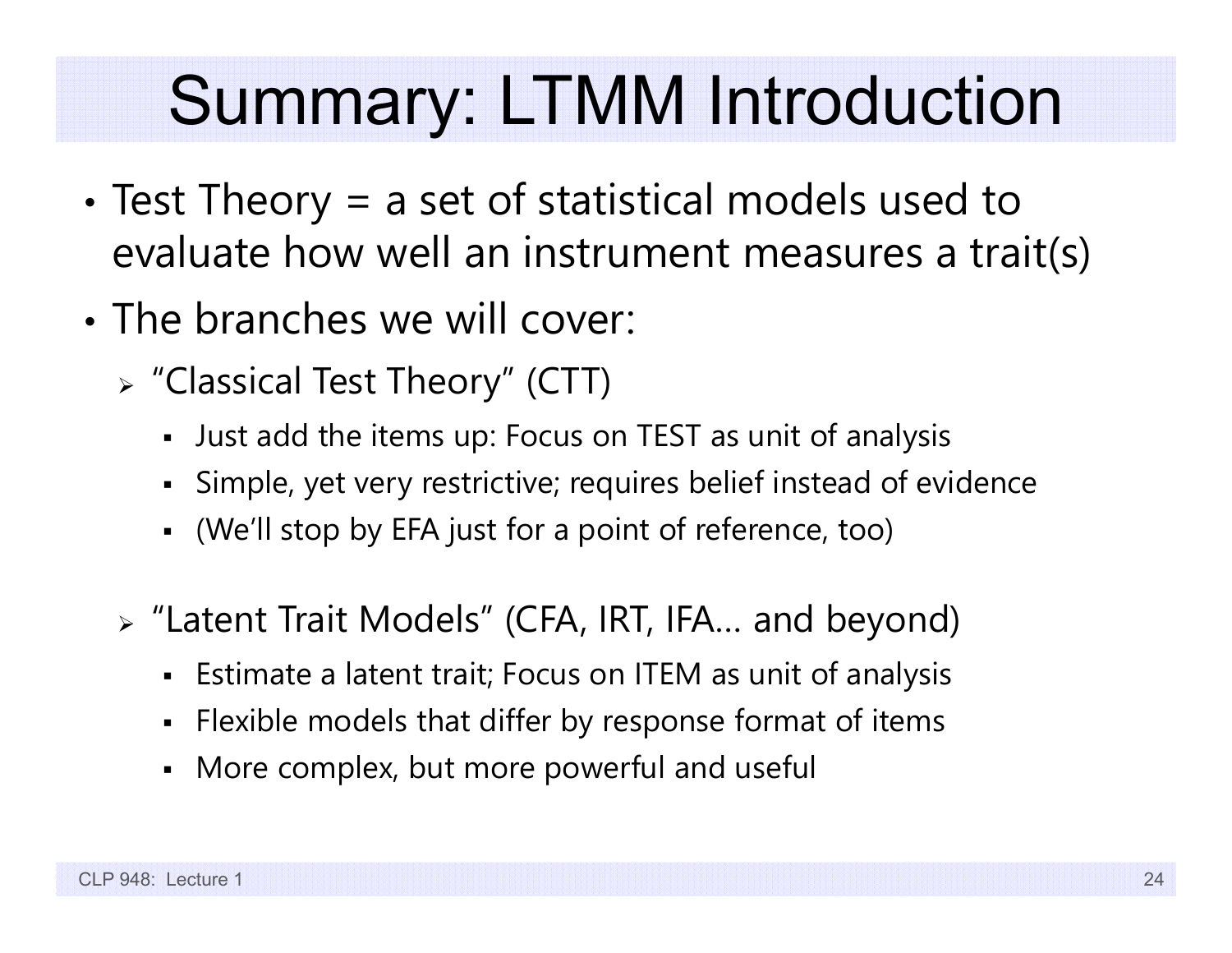#### Practical Problems in Measurement

- • To demonstrate the types of issues we will discuss related to test development and evaluation, consider the following two examples of measurement:
	- A teacher wishing to evaluate student knowledge of math
	- A psychologist wishing to measure depression
- •• Note the common denominator here is not the topic, but rather than each example is trying to assess a **latent trait**—these concerns apply any time you are trying to do that, regardless of what the trait is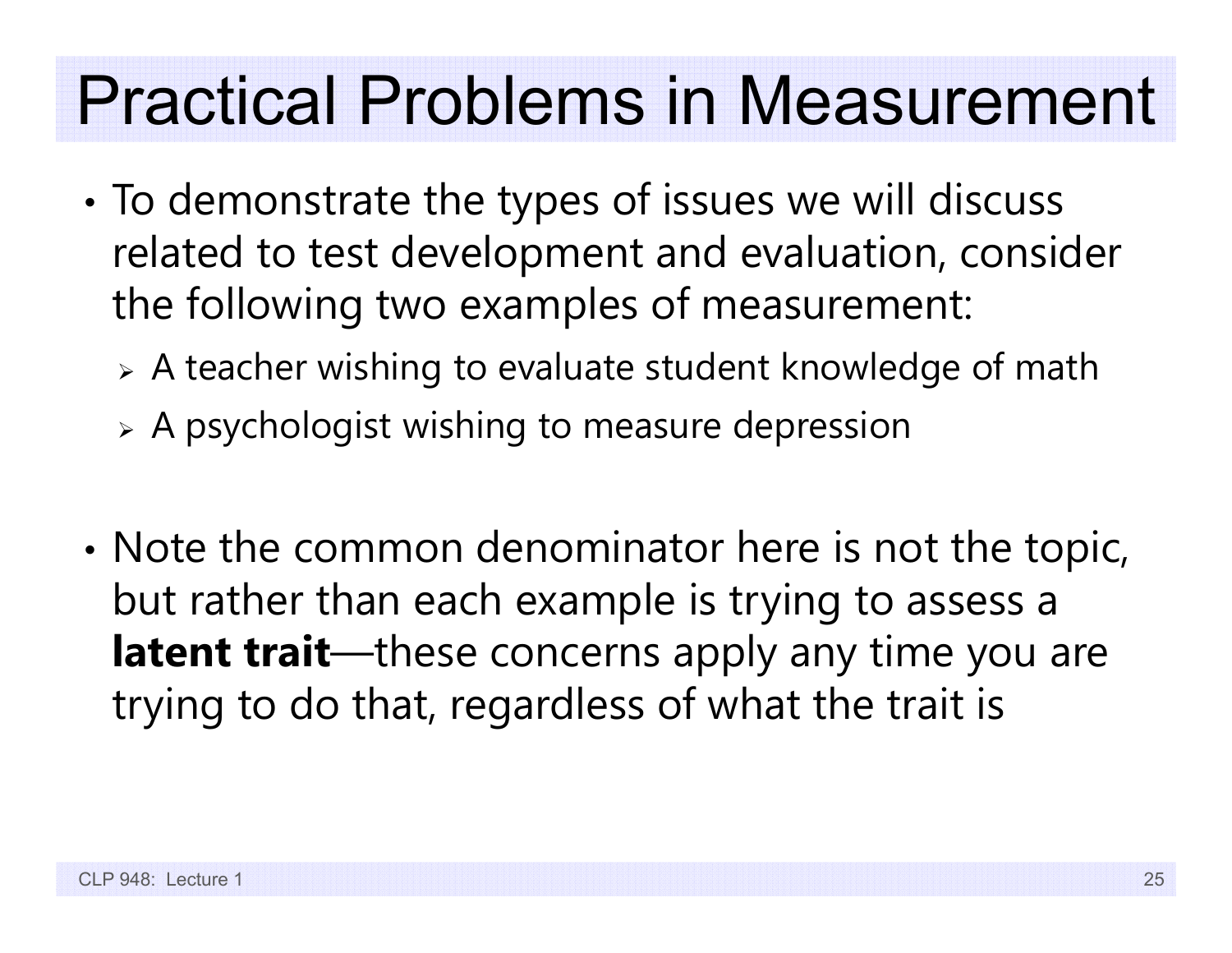#### Example #1 – The Math Teacher

- • A teacher constructs 20 pass/fail items for a math test that covers algebra and geometry, administers the test, and adds up the number of correct items to use as a math ability
- •• In doing so, the teacher wonders...
	- $\triangleright$  Should there be one score or two scores for math ability?
		- n One score for geometry items AND one score for algebra items?
		- n If so, what about items that require both algebra and geometry?
	- $\triangleright$  If one score is sufficient...
		- How accurate is that single score as a measure of math ability?
		- n How accurate would two scores be?
	- $\triangleright$  Are 20 items sufficient to give a reasonably accurate determination of each student's knowledge?
		- n Should more be used? Could fewer have been used?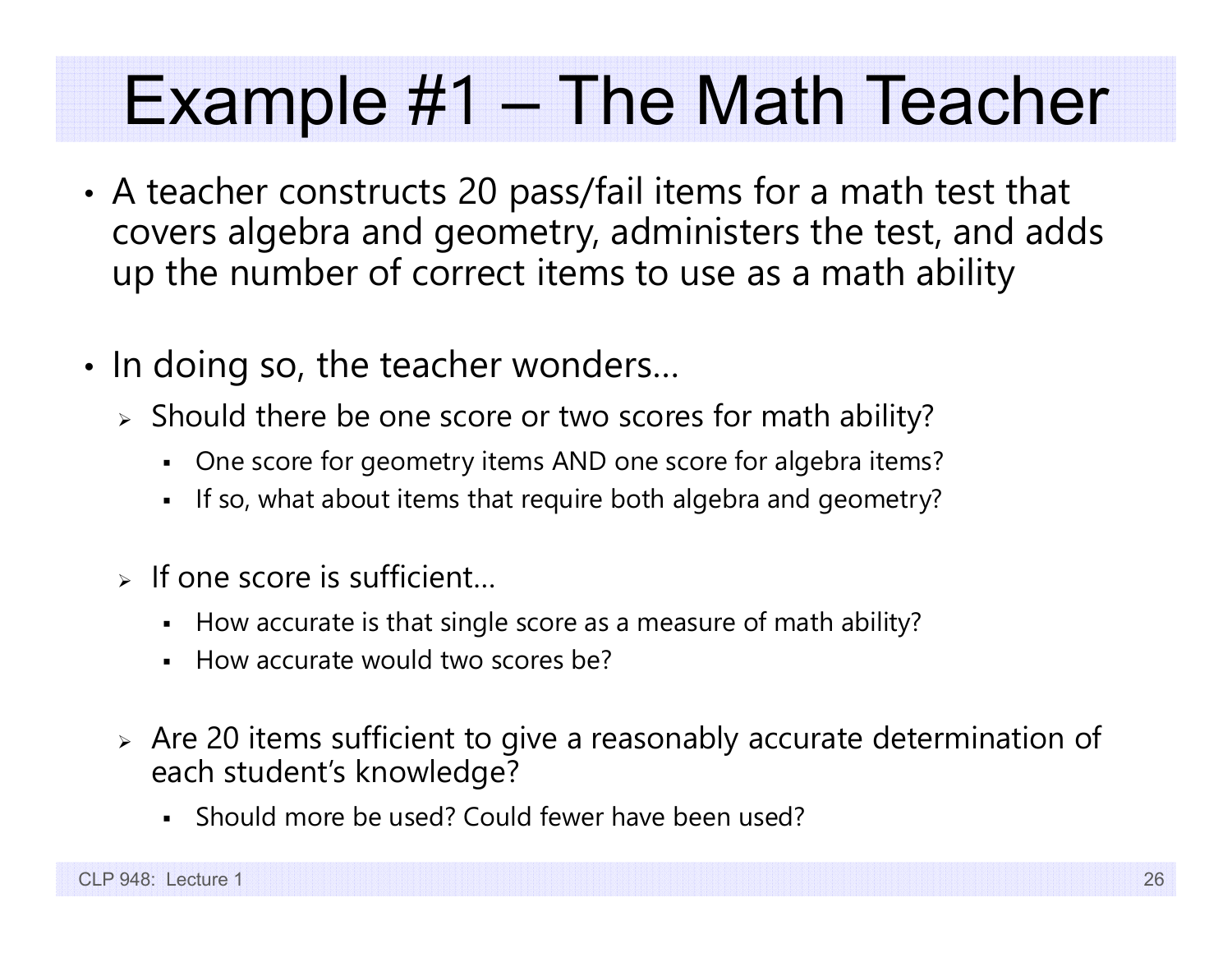#### Questions about Test Questions…

- •Are all items equally good measures of math ability or are some items better than others?
- •Are there other ways of getting the right answer besides ability?
- • Would different items have measured the same thing?
	- Equally well? Can two tests be made (with different items) so that the scores are interchangeable? Could a computer be used to give the test adaptively?
- •• Are students who have low scores measured as accurately as students scoring highly or in the middle?
	- Test floor? Test ceiling? Are floors and ceilings necessarily bad things?
- •• Are the items free from bias when given to students of different cultural backgrounds? In different languages?
	- Could some students have irrelevant problems with certain items because of differences in their background and experience?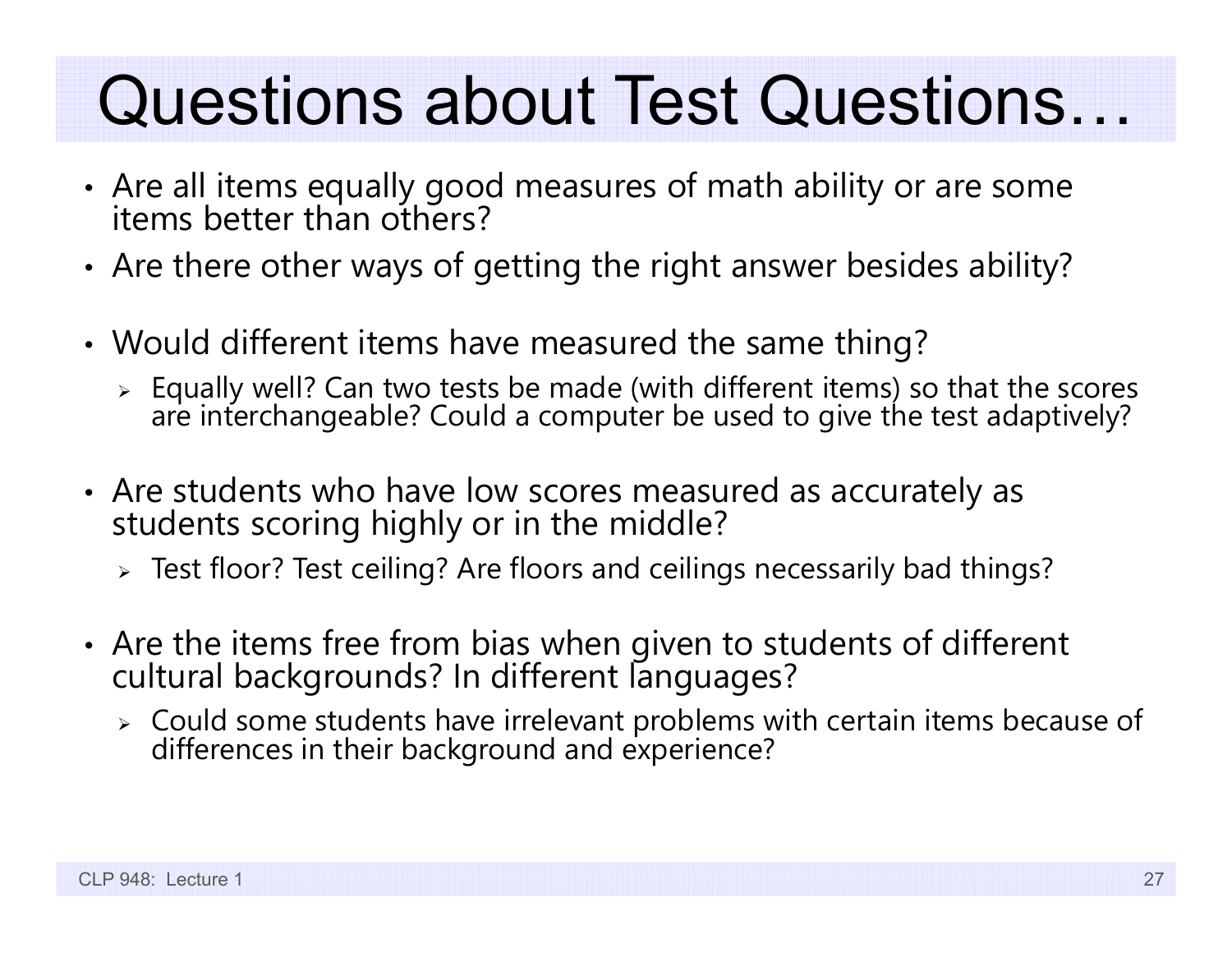#### Example #2 – The Psychologist

- • A psychologist writes a set of items to measure depression, with 5 options ranging from "rarely" to "almost always", like:
	- $\triangleright$  "I have lots of energy."
	- "I sometimes feel sad."
	- $\triangleright$   $\,$  "I think about ending my life."
	- $\triangleright$  "I cry."
- • The psychologist may have similar measurement questions…
	- $\triangleright$  Dimensionality of traits to be measured?
	- Overall accuracy and efficiency of measurement?
	- $\triangleright$  Item quality, exchangeability, and bias?
	- $\triangleright$  Reliability across trait levels?
	- $\triangleright$  Do positively and negatively worded items measure same trait?
	- Are all 'almost always' responses created equal?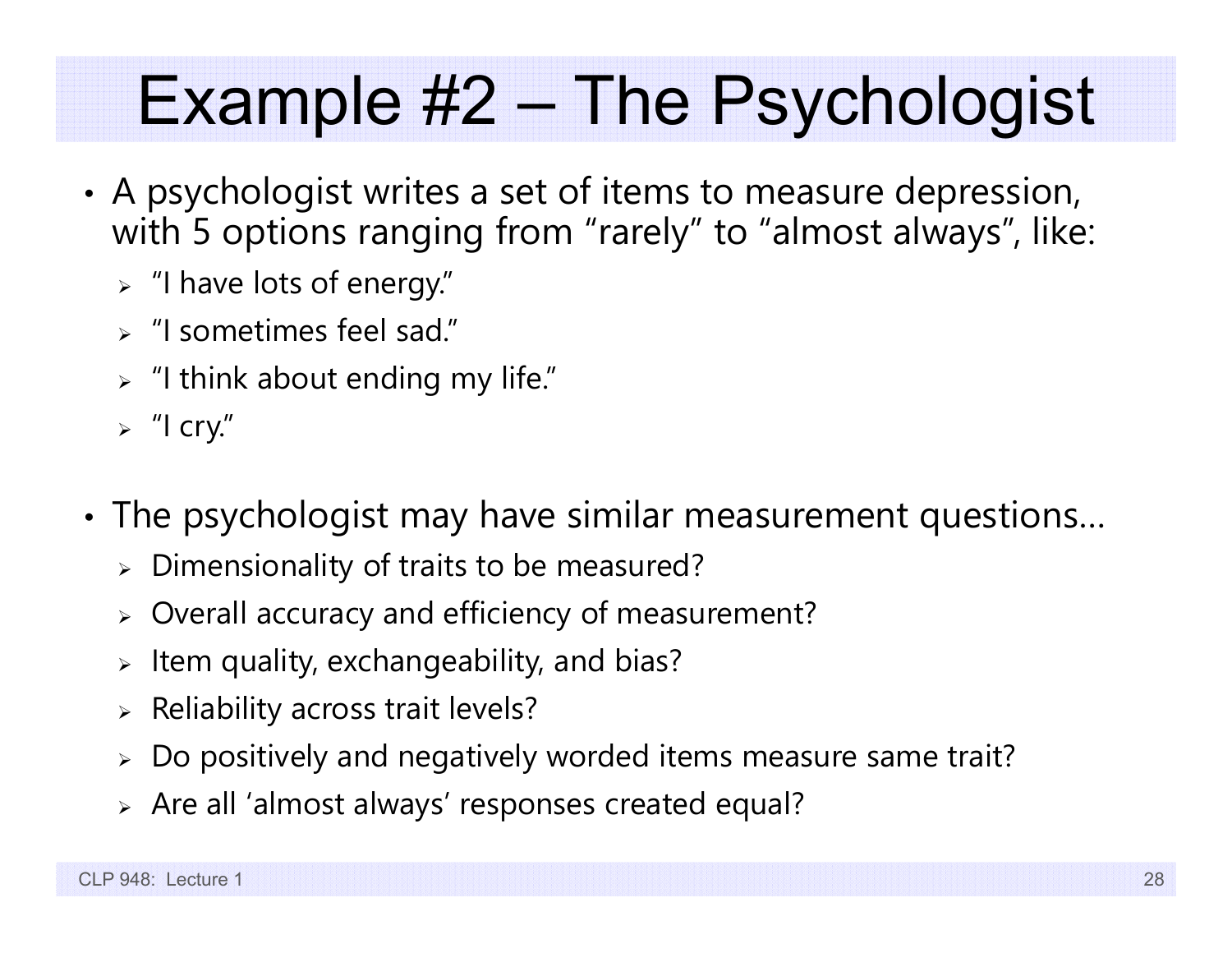#### A Non-Exhaustive List of Potential Worries in Test Construction…

- • Dimensionality: How many traits do these items measure?
	- $\triangleright\;$  Here's a tip: if the trait name has a slash or an and, it's not a single trait!
- • Overall test accuracy vs. efficiency: Add or remove response options?
	- Do you need to add or remove items? Just any items? Or targeted items?
- • Reliability across trait levels: How is the trait distributed?
	- $\triangleright\;$  How to write enough items to avoid ceiling and floor effects?
	- $\triangleright\;$  How to customize test for specific measurement purposes?
- • Bias and generalizability: Does your test 'work' for different groups?
	- $\triangleright$  Sufficiently unbiased?
	- $\triangleright$  Sufficiently sensitive for groups with different ability levels?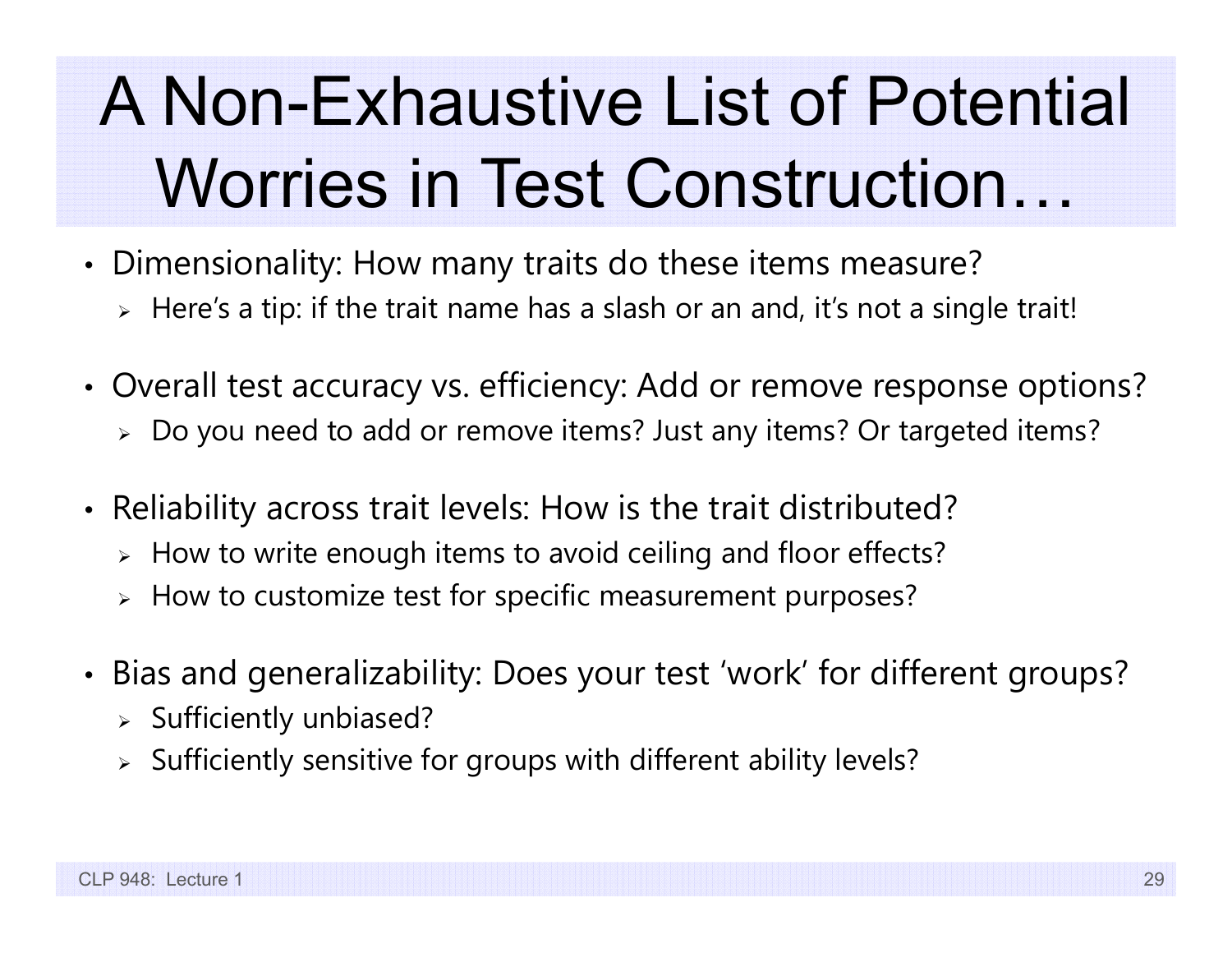#### Defining Constructs

(adapted from *Constructing Measures*, Wilson, 2005)

- • Purpose of measurement:
	- $\triangleright$  Provide a reasonable and consistent way to summarize the responses that people make to express their abilities, attitudes, etc. through tests, questionnaires, or other types of scales
- Classical definition of measurement:
	- $\triangleright$  "process of assigning numbers to attributes"
	- $\triangleright$  But important steps precede and follow this part!
- • All measurement begins with a *construct*, or unobserved (latent) trait, ability, or attribute that is the focus of study
	- i.e., the 'true score' in CTT, 'factor' in CFA, or 'theta' in IRT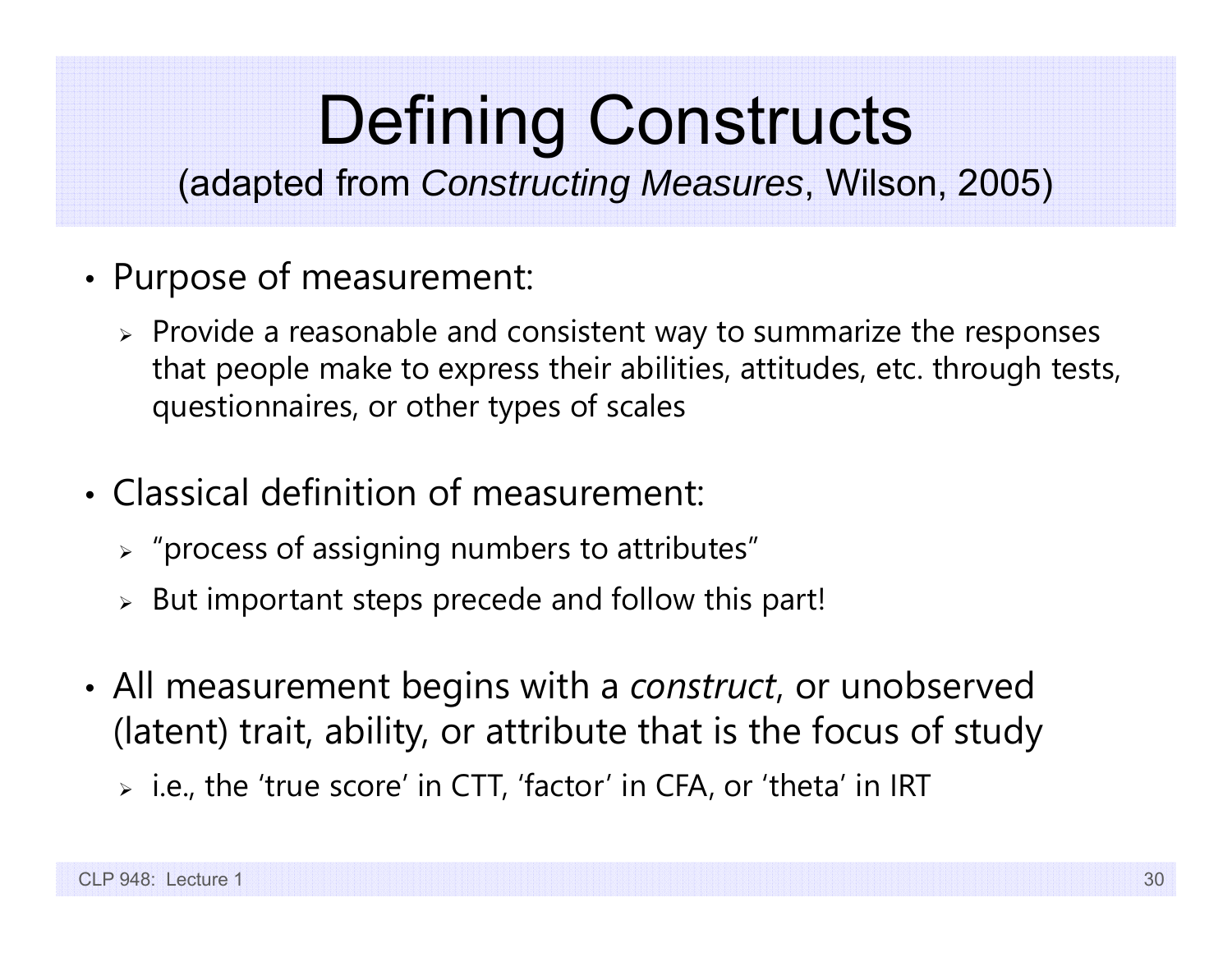#### Defining Constructs, continued

- The models we'll utilize each assume the construct to be a unidimensional and continuous latent variable
	- Wilson (2005) calls this a 'construct map'
	- $\triangleright$  If not strictly unidimensional, try to think of sub-constructs that would be unidimensional, and focus efforts on each one of those
	- Qualitative distinctions (benchmarks) are ok as a means of description, but should be continuous in between those points
- • Constructs made up of categorical latent 'types' instead? You pry need another kind of measurement model:
	- Diagnostic Classification Models (Rupp, Templin & Henson, 2010)
		- Measure categorical attributes or skills, not continuous traits
		- Г Useful when *classification* is the goal of measurement (not trait amount)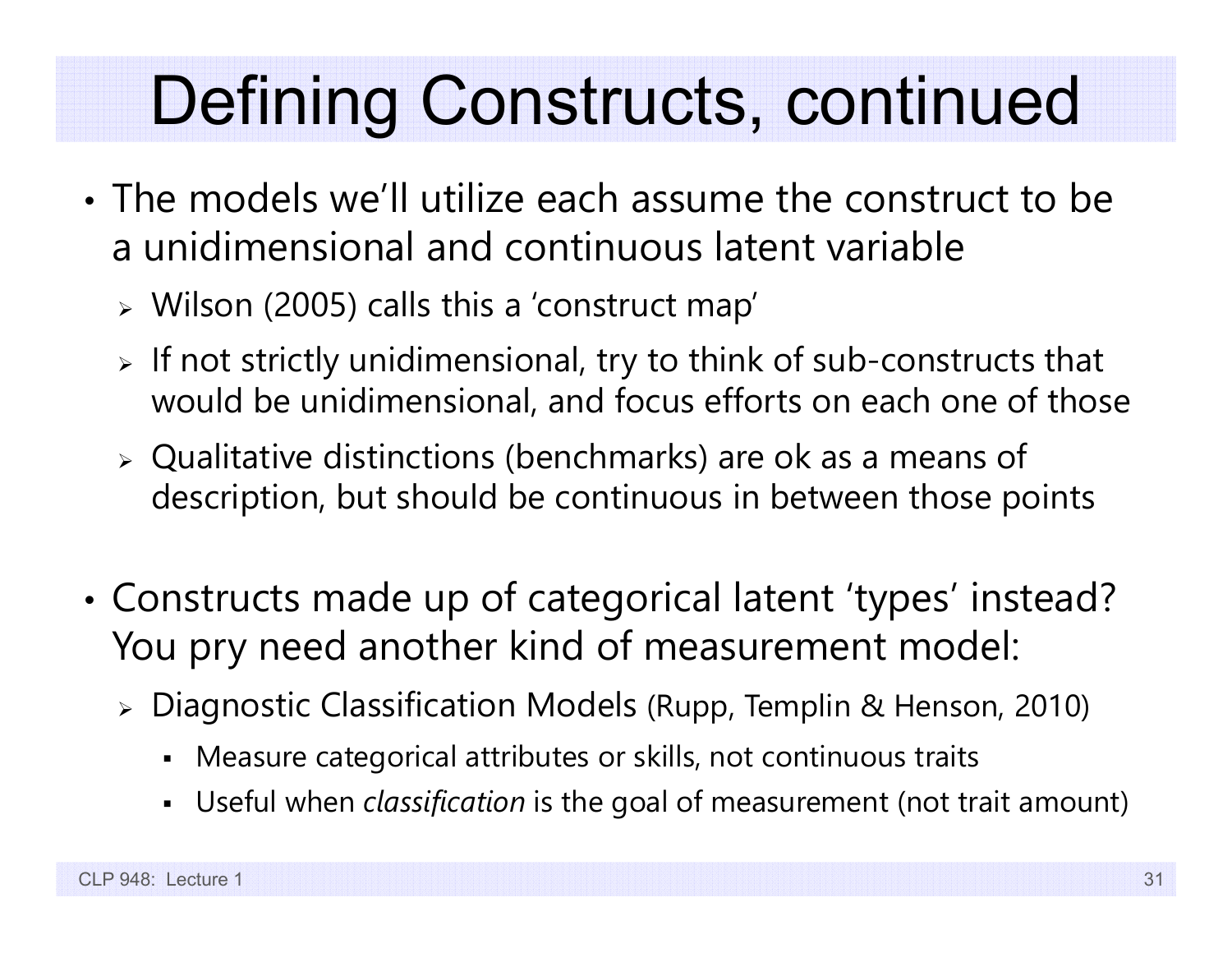#### Construct Maps should include…

- •Coherent, substantive definition of the construct
- • An underlying continuum is manifested in two ways:
	- **Ordering of persons** to be measured (low to high)
		- Could include descriptive labels for 'types of people'
		- Could include other characteristics (e.g., age, disease state)
	- **Ordering of item responses** (low to high)
		- Behaviors (e.g., 'sits quietly'…. 'kicks and screams on the floor')
		- Item options ('no problems', 'some problems', 'many problems')
	- $\triangleright$  Key idea: Responses have to orderable
- •• Some examples of construct maps...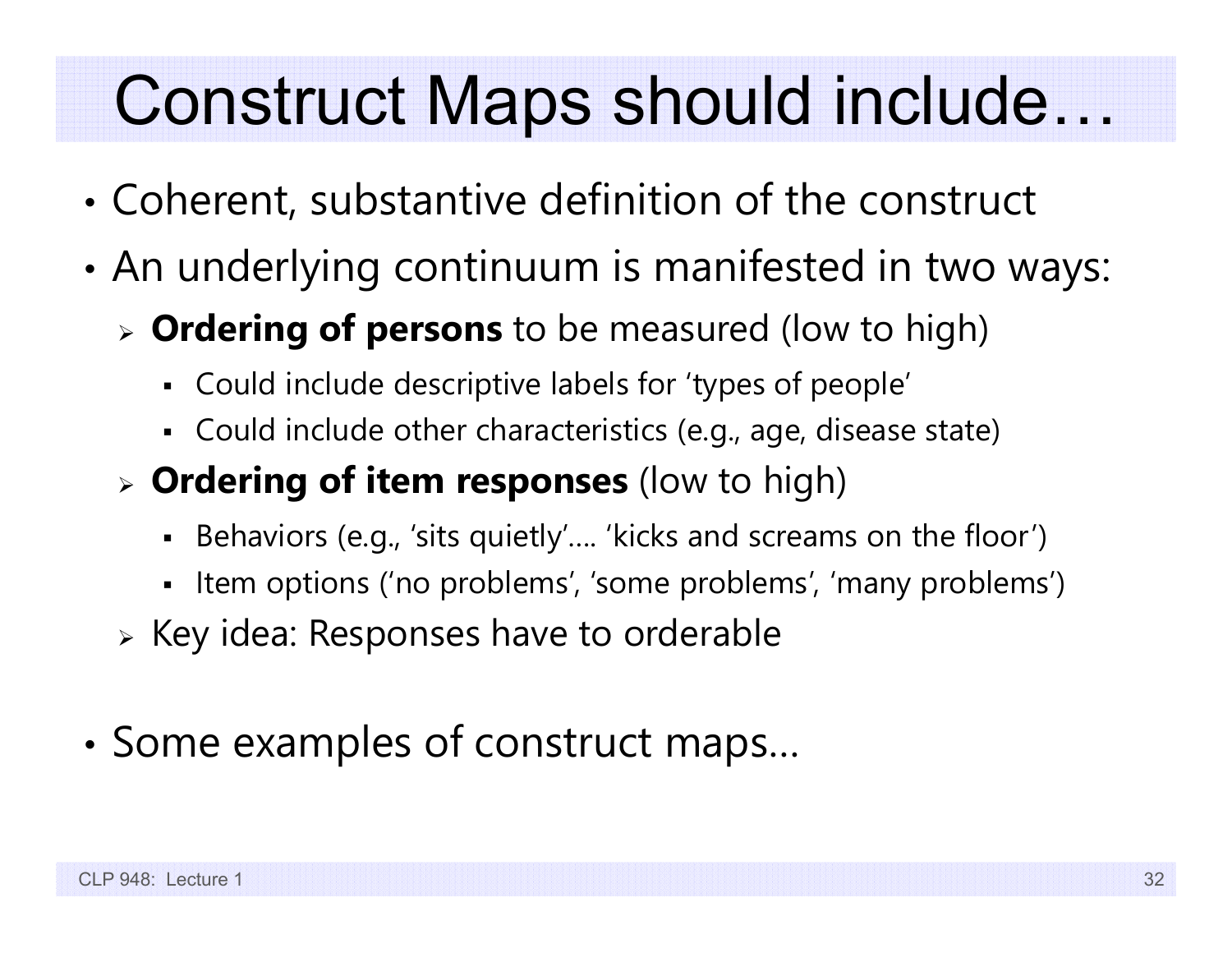Direction of increasing "X"

| <b>Respondents</b>                                              | Responses to Items                                                                                | Const                            |
|-----------------------------------------------------------------|---------------------------------------------------------------------------------------------------|----------------------------------|
| Respondents with high "X"<br>Respondents with mid-<br>range "X" | Item response indicates highest<br>level of "X"<br>Item response indicates higher<br>level of "X" | $Left = P$<br>qualitie<br>charac |
| ٠<br>Respondents with low "X"                                   | Item response indicates lower<br>level of "X"<br>hem response indicates lowest<br>level of "X"    | $Right =$<br>respon<br>behavi    |

Direction of decreasing "X"

FIG. 2.1 A generic construct map in construct "X." From Wilson (2005)

#### Template for a ruct Map

Left = PERSONS es teristics

**ITEMS nses** behaviors

CLP 948: Lecture 1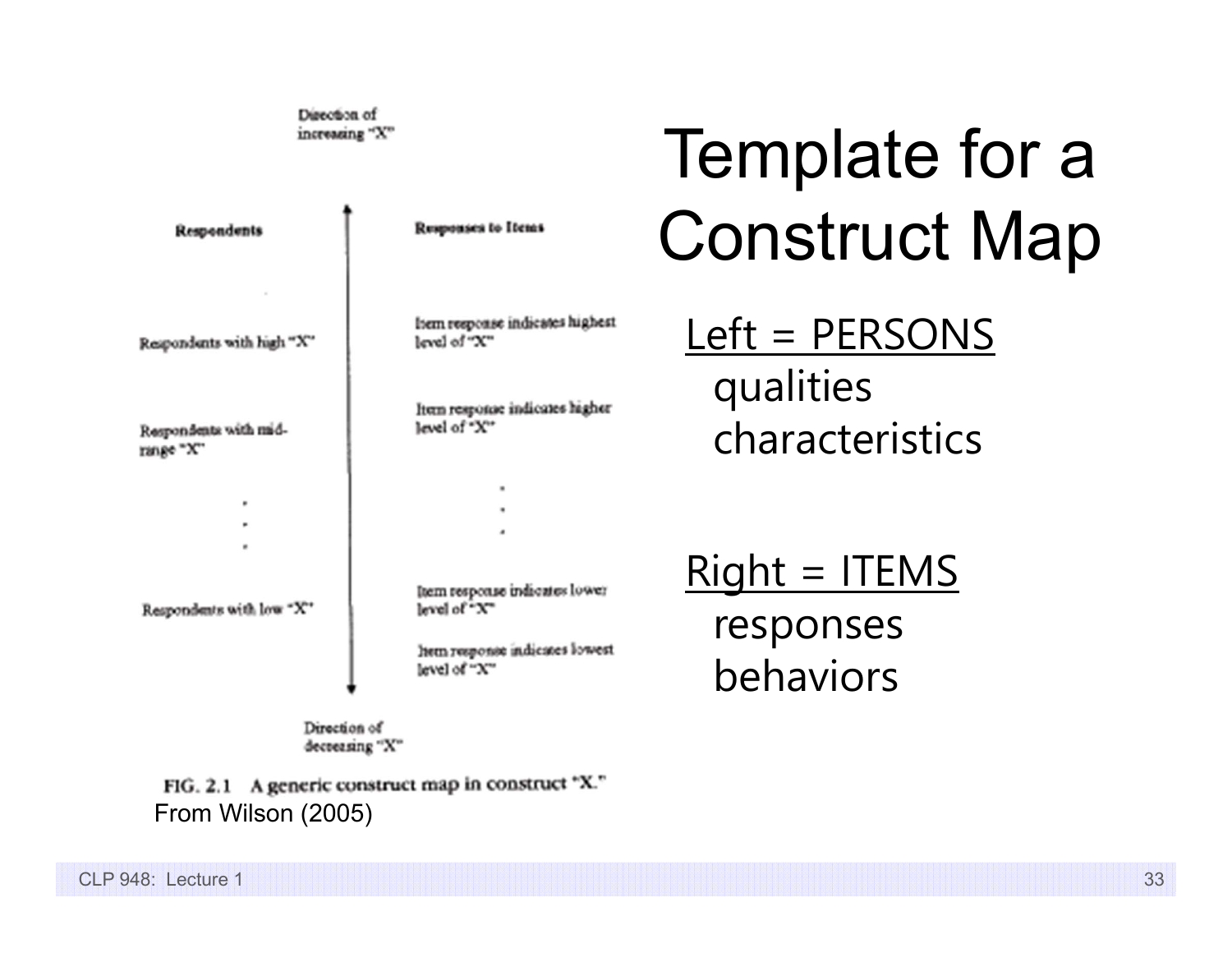#### **Direction of increasing speech sound development for** *girls*

#### **Direction of increasing speech sound development for** *boys*

| <b>Respondents</b>      | <b>Responses to Items</b>                                                 | <b>Respondents</b>      | <b>Responses to Items</b>                                                                           |
|-------------------------|---------------------------------------------------------------------------|-------------------------|-----------------------------------------------------------------------------------------------------|
| $9\frac{1}{2}$ yrs.     | All speech sounds are<br>accurate                                         | $9\frac{1}{2}$ yr. olds | All speech sounds are<br>accurate                                                                   |
| 9 yr. olds              | spr, thr, skr, str                                                        | 9 yr. olds              | spr, thr, skr, str                                                                                  |
| 8 yr. olds              | $r$ -, -er, pr, br, tr, dr, gr,<br>kr, fr                                 | 8 yr. olds              | th, $\forall$ r-, -er, pr, br, tr, dr,<br>gr, kr, fr                                                |
| 7 yr, olds              | -ng, s, z, $\underline{th}$ , sp, st, sk, sp,<br>sm, sn, sw, sl, spl, skw | 7 yr, olds              | -ng, s, z, $\underline{\text{th}}$ , sp, st, sk, sp,<br>sm, sn, sw, sl, spl, skw, -<br>l, j, ch, sh |
| 6 yr. olds              | sh, ch, j, th, $-1$                                                       |                         |                                                                                                     |
| $5\frac{1}{2}$ yr. olds |                                                                           | 6 yr. olds              | $l$ -, pl, bl, kl, gl, fl                                                                           |
|                         | $-f, v, pl, bl, kl, gl, fl$                                               | $5\frac{1}{2}$ yr. olds | $-f, v, tw, kw$                                                                                     |
| 5 yr. olds              | $1-$                                                                      |                         |                                                                                                     |
| 4 yr. olds              | $y$ -, $t$ , $tw$ , $kw$                                                  | 5 yr. olds              | $y -$                                                                                               |
|                         |                                                                           | 4 yr. olds              | g                                                                                                   |
| $3\frac{1}{2}$ yr. olds | $n, g, k, f$ -                                                            | $3\frac{1}{2}$ yr. olds | $t, k, d, f$ -                                                                                      |
| 3 yr. olds              | m, h, w, p, b, d                                                          |                         |                                                                                                     |
|                         |                                                                           | 3 yr. olds              | m, h, n, w, p, b, d                                                                                 |
| 1 yr. olds              | No accurate speech<br>sounds                                              | 1 yr. olds              | No accurate speech                                                                                  |
|                         |                                                                           |                         | sounds                                                                                              |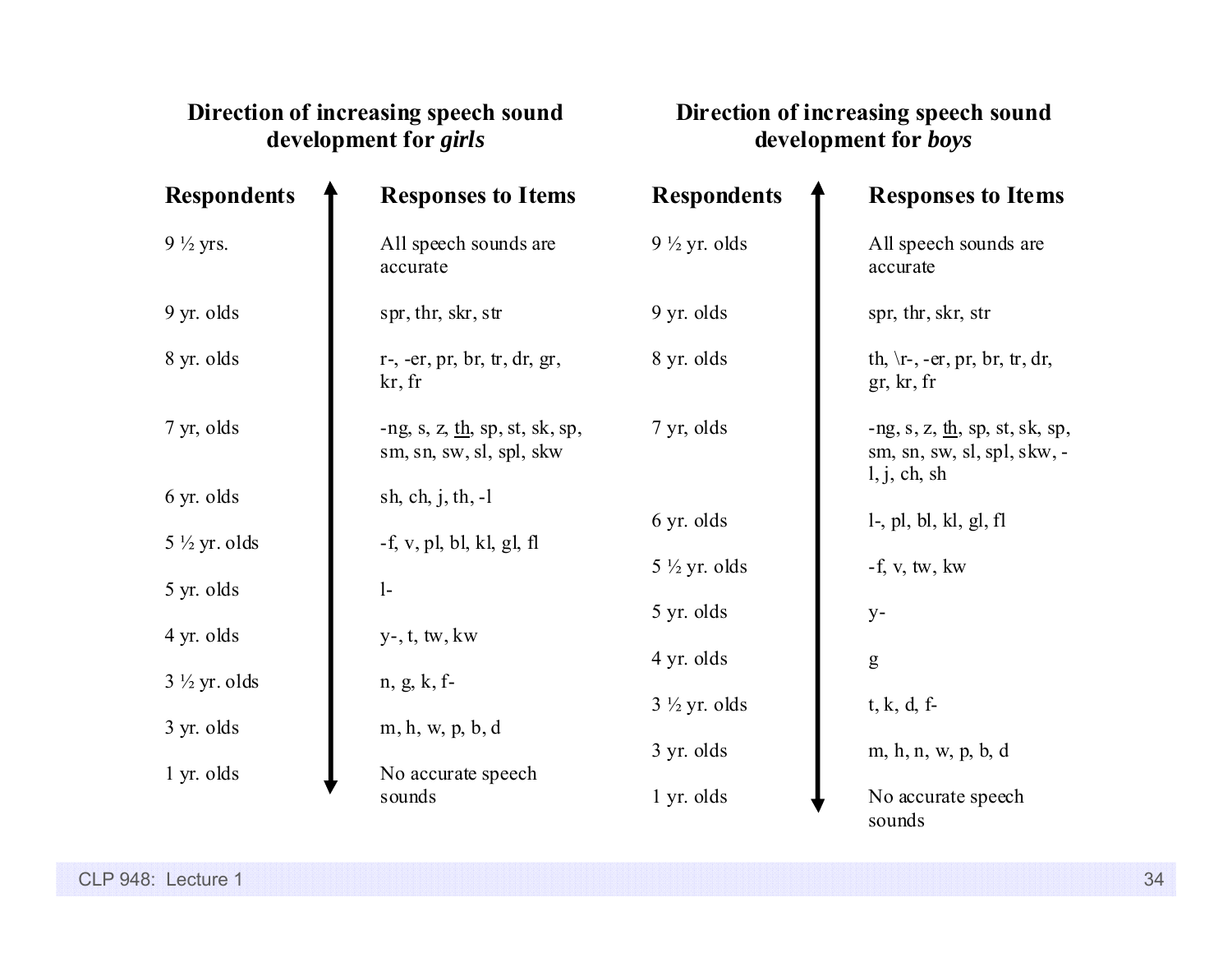# Construct Map for Standardized Interviewing

| <b>Types of people</b>                                                      | Item response options                                                              |  |
|-----------------------------------------------------------------------------|------------------------------------------------------------------------------------|--|
| ATA-certified SLLs specifically trained to<br>work with surveys             | Can translate survey questions, maintaining<br>standardization of question wording |  |
| SLLs who are certified by the American<br>Translators Association (ATA)     | Can translate documents from second language<br>into first language                |  |
| SLLs who have studied both languages and<br>have studied translation theory | Can revise translated documents                                                    |  |
| SLLs with at least 5 years of language study                                | Can write in the first and second language                                         |  |
| SLLs with at least 3 years of language study                                | Can speak in the first and second language                                         |  |
| SLLs with at least 1 year of language study                                 | Can read in the first and second language                                          |  |
| An individual with at least 10 years of educ                                | Can write in at least one language                                                 |  |
| Any literate individual                                                     | Can read in at least one language                                                  |  |
| Anyone over the age of two who has not<br>been raised in isolation          | Can speak at least one language                                                    |  |

SLI = Second Language Learners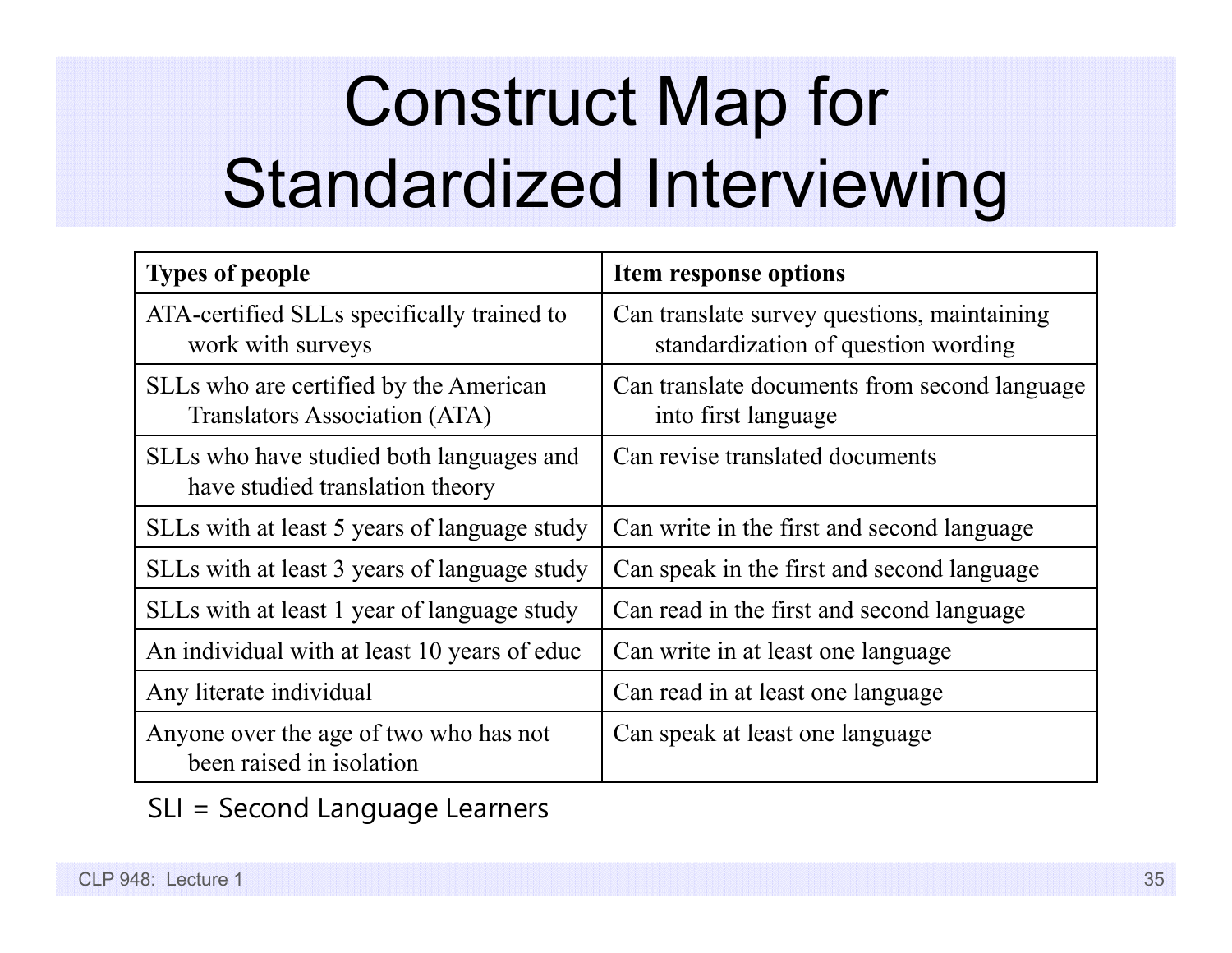#### Instrument Construction

- • Once your construct is mapped in terms of ordering of persons and responses, next is instrument construction
- Instrument  $\rightarrow$  Method through which observable responses or behaviors are related to a construct that exists only in theory
- • 4 components of instrument construction:
	- Construct (and Context)
	- $\triangleright$  Item Generation
	- Response (Outcome) Space
	- Measurement Model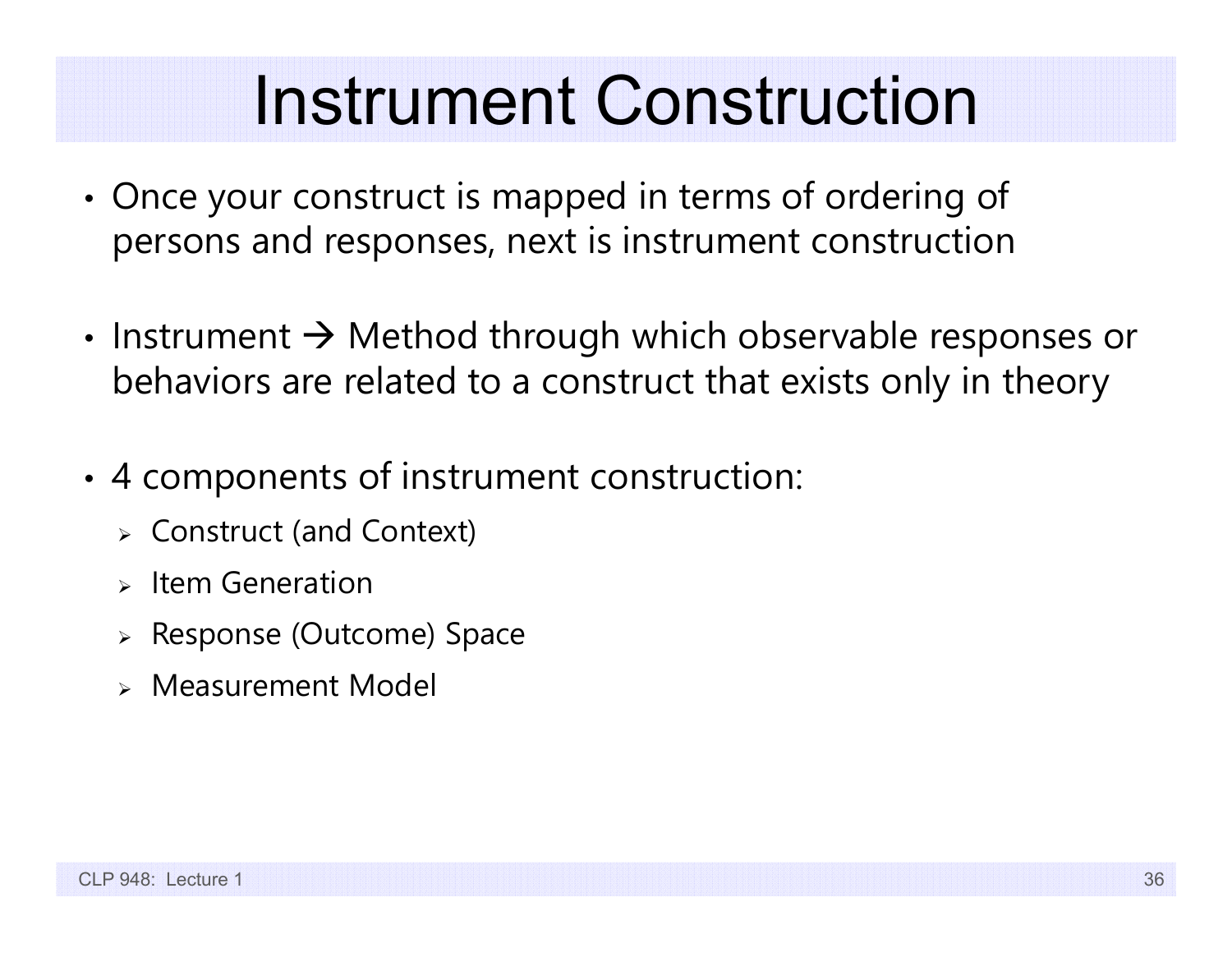#### 4 Instrument Building Blocks



NOT go through the measurement model.

Items would be caused by the construct regardless of response format, and thus regardless of the choice of measurement model.

Direction of causality: The construct determines which items are relevant (to represent the construct), the content of the items then causes a response, and *the response format then directs which measurement model to use*.

We then use the measurement model to **make inferences** about people's standing on the latent construct (trait as measured in a given context).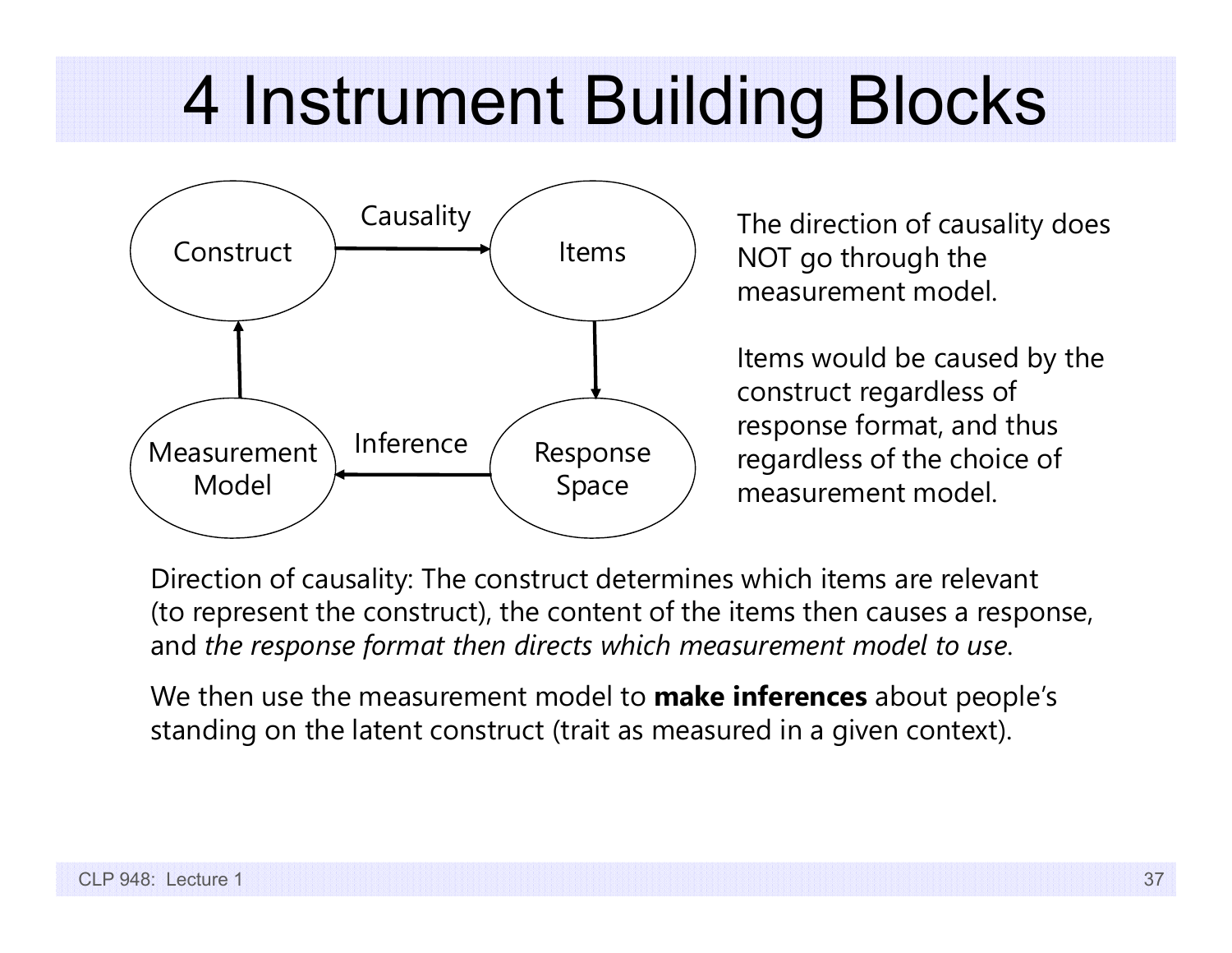#### Construct and Context

- •• Instruments should be secondary—they are created:
	- $\triangleright$  For the purpose of measuring a pre-existing latent construct
	- Within a specific **context** in which that measurement is needed
- •**• Instruments should be seen as logical arguments**:
	- $\triangleright$  Can the results be used to make the intended decision regarding a person's level of a construct in that context?
	- $\triangleright$  Build instrument purposively with this in mind, but pay attention to information gathered after-the-fact as to how well it is working
- •• Instruments are created from items, which have 2 parts:
	- **Construct** component: Location on the construct map?
		- Want to include both hard and easy items to measure full range
	- **Descriptive** component: Other relevant item characteristics
		- Language? Context? Method of administration? Reporter/rater?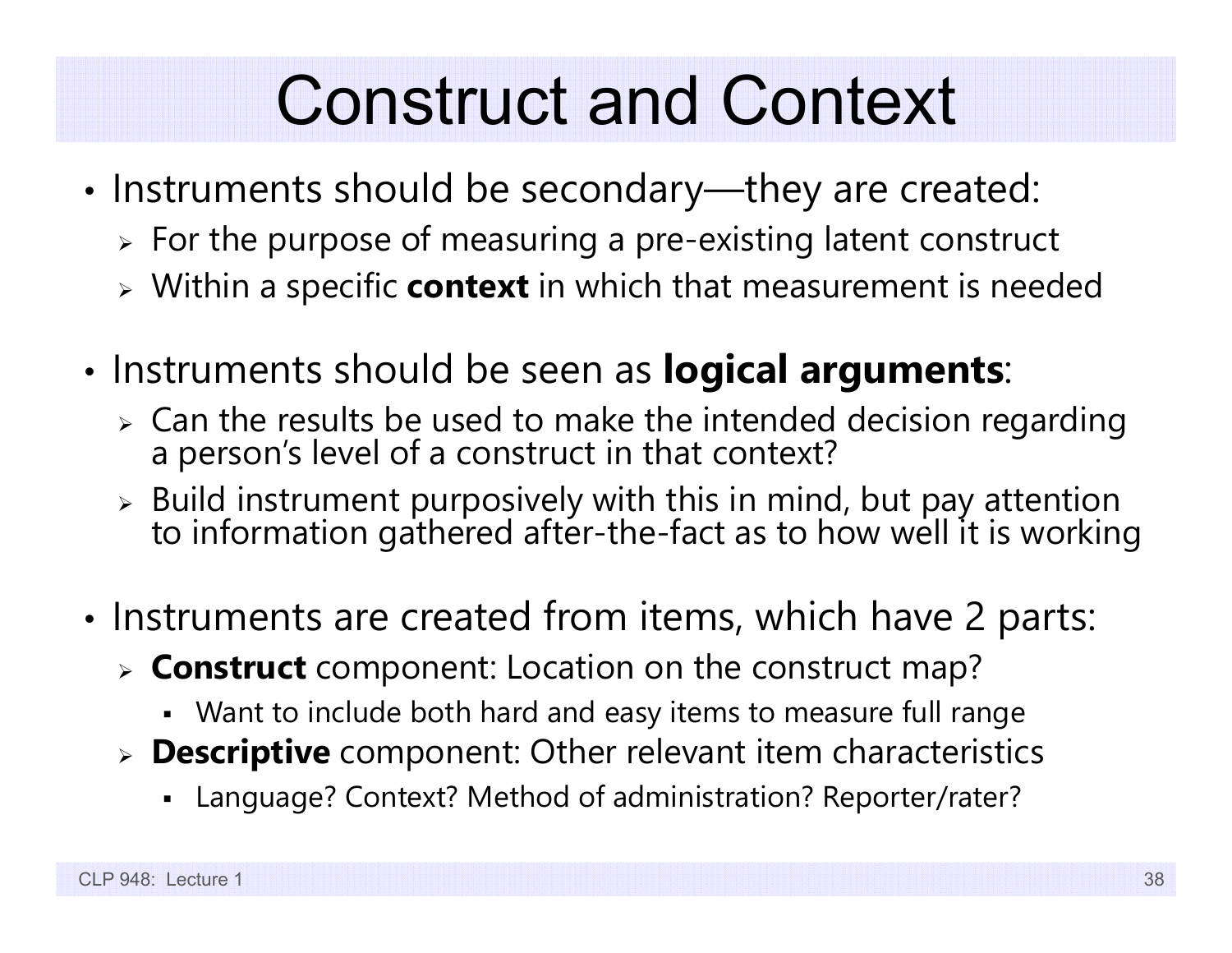### Steps to Item Design

- • Do your homework:
	- Literature review
		- What's been done before…And what's wrong with it?
	- Ask relevant people (participants, professionals):
		- What should we be focusing on? How should we ask the questions?
- • Design the instrument:
	- $\triangleright$  Item design (construct and descriptive components)
	- Response format (location on 'openness' continuum)
- • Get feedback from participants:
	- $\triangleright$  'Think aloud' while solving problems
	- $\triangleright$  Exit interview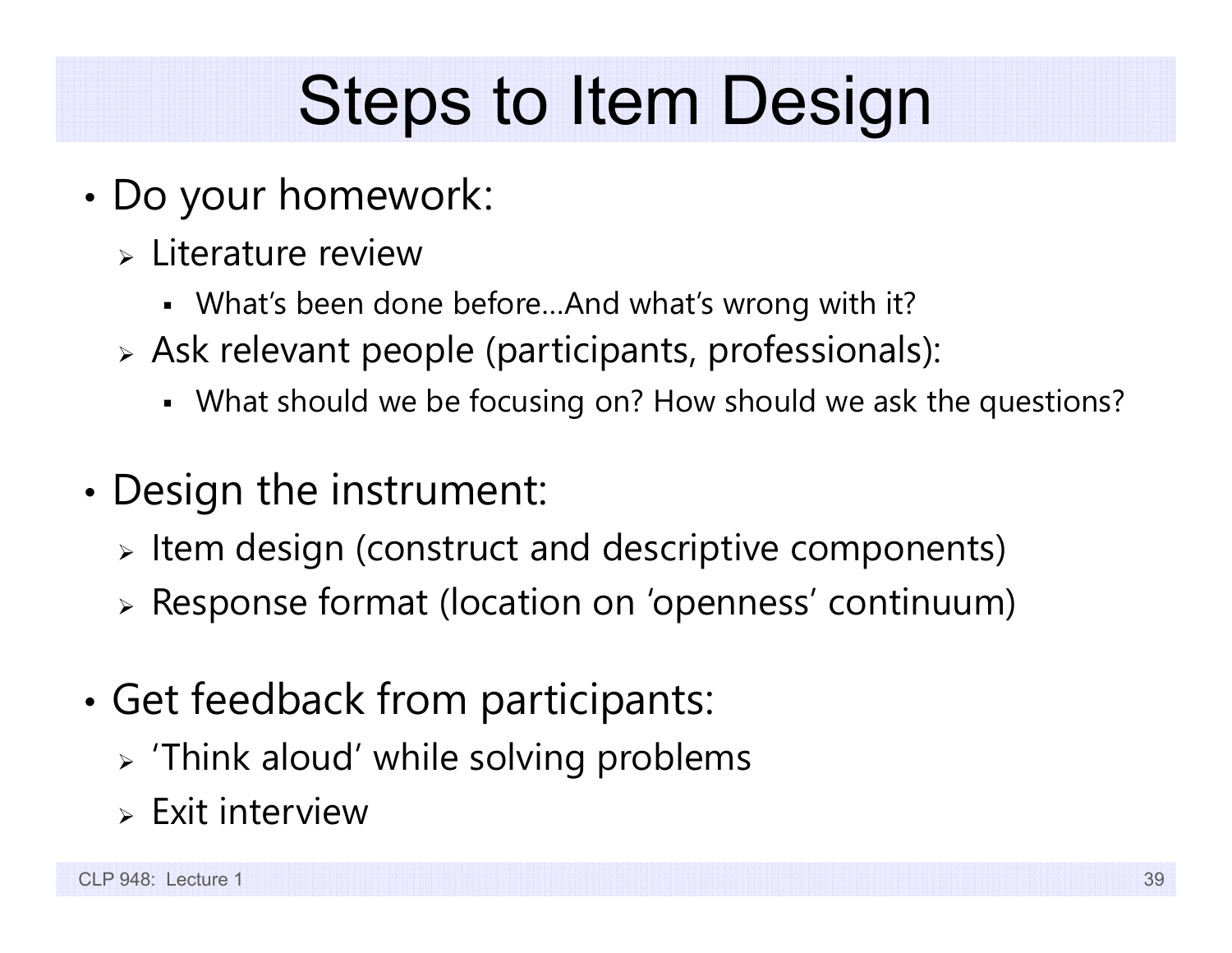## (Good) Item Generation

- • $\bm{\cdot}$  Ideally, items are realizations of existing constructs
	- Hmm…How do I measure this construct? (write item 1, 2, 3…)
	- $\triangleright$  In reality, this is an iterative process, fraught with trial and error...
- •• Items should be unambiguous
	- Cover a single concept (no 'ands') with a clear referent
- •• Items should be simple to process (short, simple)
	- Negatives can be harder to process; research has suggested negatively-worded (reverse-coded) items are less discriminating
	- Do NOT confound item stem/valence with construct!
- • Good items should span the full range of construct… but not be too narrow ("bloated specific") or too broad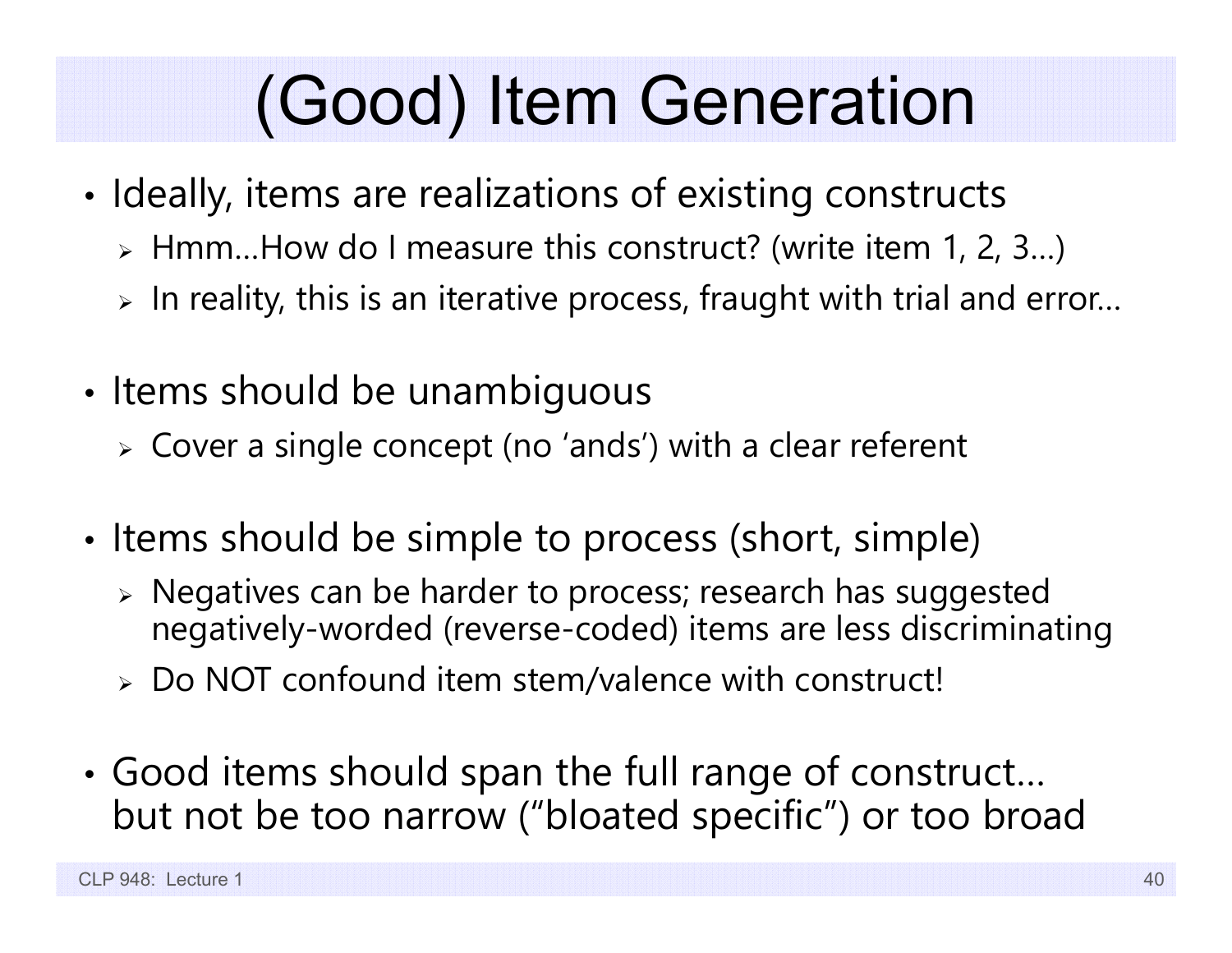#### Actual (Not so Good) Items…

- • $\bm{\cdot}$  How important to you is it that...
	- My family members have good relationships with extended family members (grandparents, in-laws, etc.).
	- $\triangleright$  My family is physically healthy.
- • Assess the quality of the relationship that you have with your children?
	- excellent very good good fair poor
- • To what extent did others make it difficult for you to engage in various activities before your imprisonment?
	- $\triangleright\ \_\_\_$ 1. never  $\ \_\_\_2$ . rarely  $\ \_\_\_3$ . often  $\ \_\_\_4$ . most of the time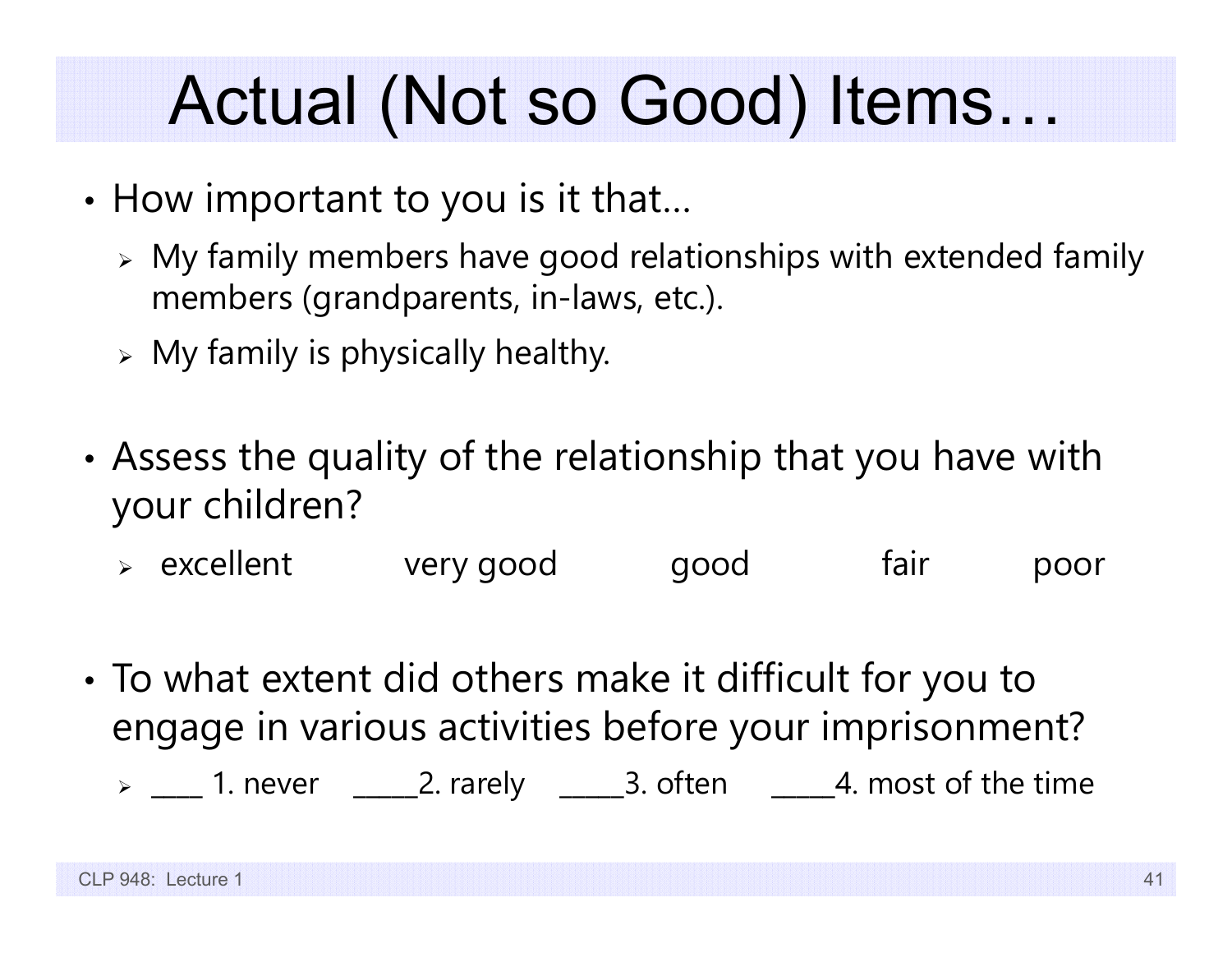#### Example: Confounded Valence and Construct

| <b>Nonacceptance of Emotional Responses</b>                                    | <b>Lack of Emotional Awareness</b>                                                           |  |  |
|--------------------------------------------------------------------------------|----------------------------------------------------------------------------------------------|--|--|
| 11. When I'm upset, I become angry with myself for feeling that way.           | 2. I pay attention to how I feel. $(R)$                                                      |  |  |
| 12. When I'm upset, I become embarrassed for feeling that way.                 | 6. I am attentive to my feelings. $(R)$                                                      |  |  |
| 21. When I'm upset, I feel ashamed with myself for feeling that way.           | <u>8. I care about what I am feeling. (R)</u>                                                |  |  |
| 23. When I'm upset, I feel like I am weak.                                     | 10. When I'm upset, I acknowledge my emotions. (R)                                           |  |  |
| 25. When I'm upset, I feel guilty for feeling that way.                        | 17. When I'm upset, I believe that my feelings are valid and important. $(R)$                |  |  |
| 29. When I'm upset, I become irritated with myself for feeling that way.       | 34. When I'm upset, I take time to figure out what I'm really feeling. (R)                   |  |  |
| Difficulties in Engaging in Goal-Directed Behaviors                            | <b>Limited Access to Emotion Regulation Strategies</b>                                       |  |  |
| 13. When I'm upset, I have difficulty getting work done.                       | 15. When I'm upset, I believe that I will remain that way for a long time.                   |  |  |
| 18. When I'm upset, I have difficulty focusing on other things.                | 16. When I'm upset, I believe that I'll end up feeling very depressed.                       |  |  |
| 20. When I'm upset, I can still get things done. (R)                           | 22. When I'm upset, I know that I can find a way to eventually feel better. $(R)$            |  |  |
| 26. When I'm upset, I have difficulty concentrating.                           | 28. When I'm upset, I believe there is nothing I can do to make myself feel better.          |  |  |
| 33. When I'm upset, I have difficulty thinking about anything else.            | 30. When I'm upset, I start to feel very bad about myself.                                   |  |  |
| <b>Impulse Control Difficulties</b>                                            | 31. When I'm upset, I believe that wallowing in it is all I can do.                          |  |  |
| 3. I experience my emotions as overwhelming and out of control.                | 35. When I'm upset, it takes me a long time to feel better.                                  |  |  |
| 14. When I'm upset, I become out of control.                                   | 36. When I'm upset, my emotions feel overwhelming.                                           |  |  |
| 19. When I'm upset, I feel out of control.                                     | <b>Lack of Emotional Clarity</b>                                                             |  |  |
| 24. When I'm upset, I feel like I can remain in control of my behaviors. $(R)$ | 1. I am clear about my feelings. $(R)$                                                       |  |  |
| 27. When I'm upset, I have difficulty controlling my behaviors.                | 4. I have no idea how I am feeling.<br>5. I have difficulty making sense out of my feelings. |  |  |
|                                                                                |                                                                                              |  |  |
| 32. When I'm upset, I lose control over my behaviors.                          | 7. I know exactly how I am feeling. (R)                                                      |  |  |
|                                                                                | 9. I am confused about how I feel.                                                           |  |  |
|                                                                                |                                                                                              |  |  |
| <b>Difficulties in Emotion Regulation Scale</b>                                | In addition, the first items on the                                                          |  |  |

**(DERS):** The "lack of emotional awareness" subscale has only reverse-coded items. So these items could be correlated (i.e., seem to indicate a common trait) due to their content OR their valence.

In addition, the first items on the scale do not have the referent "when I'm upset"—this could cause them to be responded to differently than the rest of the later scale items that have a different, more specific, referent.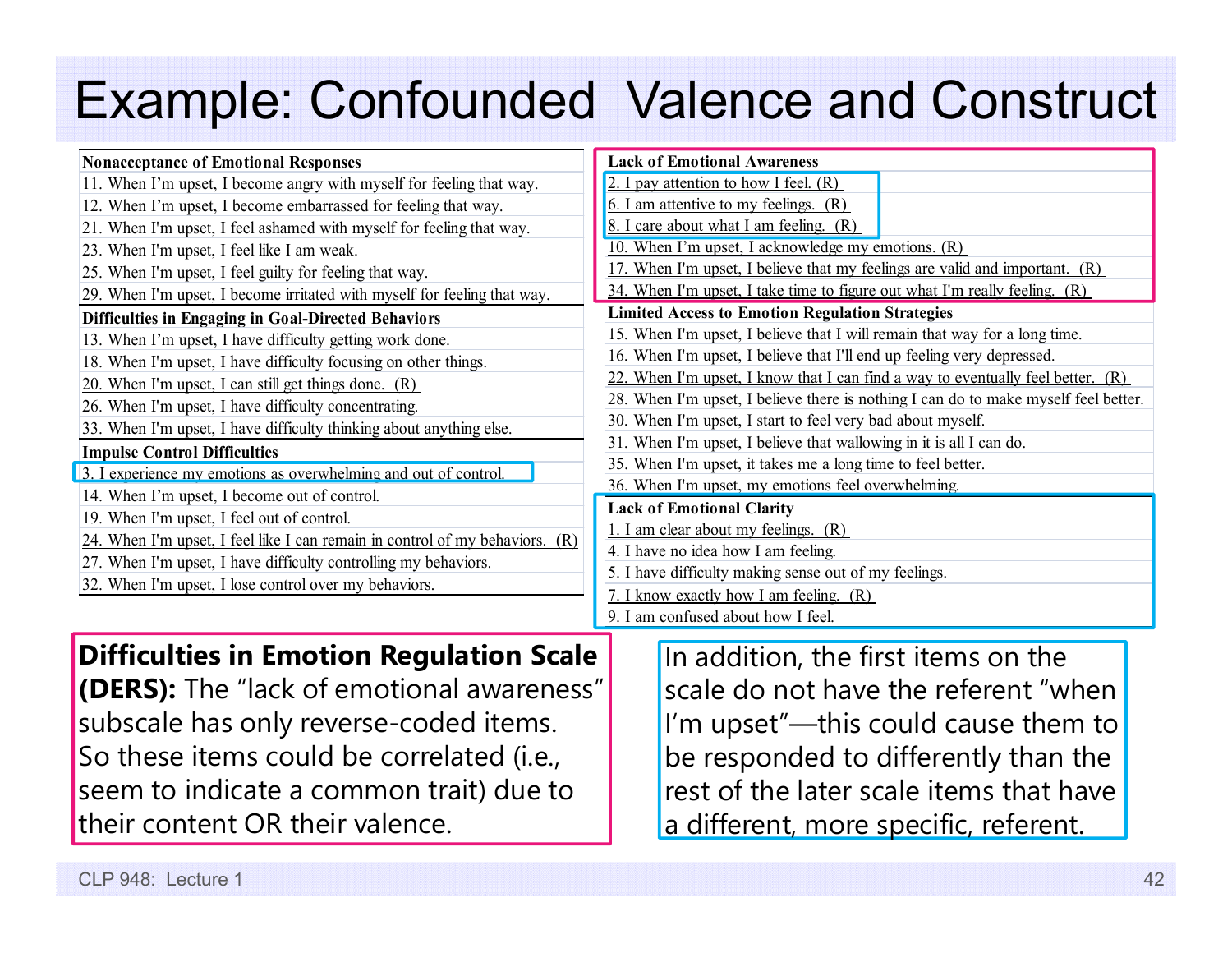#### Davidson et al. (2016): Example of how to fix it

#### **Table 1**

SPQ-BR original items (Cohen et al., 2010) plus 1st-person ("I") vs. 2nd-person ("You") pronoun.

| SPQ-BR item                                                                                                                                                                                                                                                                                                                                                                                                                                                                                                                 |                                                                                                              | Factor                                               | Sub-factor I/you                                                                   |                                        |
|-----------------------------------------------------------------------------------------------------------------------------------------------------------------------------------------------------------------------------------------------------------------------------------------------------------------------------------------------------------------------------------------------------------------------------------------------------------------------------------------------------------------------------|--------------------------------------------------------------------------------------------------------------|------------------------------------------------------|------------------------------------------------------------------------------------|----------------------------------------|
| 1. Do you sometimes feel that people are talking about you?<br>2. Do you sometimes feel that other people are watching you?<br>3. When shopping, do you get the feeling that other people are taking notice of you?<br>4. I often feel that others have it in for me.<br>5. Do you sometimes get concerned that friends or co-workers are not really loyal or trustworthy?<br>6. Do you often have to keep an eye out to stop people from taking advantage of you?<br>7. Do you feel that you cannot get "close" to people? |                                                                                                              | <b>CP</b><br>CP<br>CP<br>CP<br>CP<br><b>CP</b><br>IP | $\overline{\mathbb{R}}$<br>$_{\rm IR}$<br>IR<br>SU<br><b>SU</b><br><b>SU</b><br>CF | You<br>You<br>You<br>You<br>You<br>You |
| 8. I find it hard to be emotionally close to other people.<br>9. Do you feel that there is no one you are really close to outside of your immediate family, or people you can confide in or talk to about IP                                                                                                                                                                                                                                                                                                                |                                                                                                              | IP                                                   | Œ<br><b>CF</b>                                                                     | Т<br>You                               |
| personal problems?<br>10. I tend to keep my feelings to myself.<br>11. I rarely laugh and smile.<br>12. I am not good at expressing my true feelings by the way I talk and look<br>13. Other people see me as slightly eccentric (odd).<br>14. I am an odd, unusual person.<br>15. I have some eccentric (odd) habits.                                                                                                                                                                                                      | The CP scale had mostly "you"<br>items. Changing all the items<br>to "I" $\rightarrow$ better psychometrics. | IP<br>IP<br>IP<br>DO<br><b>DO</b><br><b>DO</b>       | CA<br>CA<br>CA<br>EB<br>EB<br>EB                                                   |                                        |
| 16. People sometimes comment on my unusual mannerisms and habits.<br>17. Do you often feel nervous when you are in a group of unfamiliar people?                                                                                                                                                                                                                                                                                                                                                                            |                                                                                                              | <b>DO</b><br>IP or SA                                | EB<br><b>SA</b>                                                                    | You                                    |
| 18. I get anxious when meeting people for the first time.<br>19. I feel very uncomfortable in social situations involving unfamiliar people.<br>20. I sometimes avoid going to places where there will be many people because I will get anxious.                                                                                                                                                                                                                                                                           |                                                                                                              | IP or SA SA<br>IP or SA SA<br>IP or SA SA            |                                                                                    |                                        |
| 21. Do you believe in telepathy (mind-reading)?<br>22. Do you believe in clairvoyance (psychic forces, fortune telling)?<br>23. Have you had experiences with astrology, seeing the future, UFO's, ESP, or a sixth sense?<br>24. Have you ever felt that you are communicating with another person telepathically (by mind-reading)?                                                                                                                                                                                        |                                                                                                              | CP<br>CP<br>CP<br>CP                                 | MT<br>MT<br>MT<br>MT                                                               | You<br>You<br>You<br>You               |
| 25. I sometimes jump quickly from one topic to another when speaking.<br>26. Do you tend to wander off the topic when having a conversation?<br>27. I often ramble on too much when speaking.                                                                                                                                                                                                                                                                                                                               |                                                                                                              | <b>DO</b><br><b>DO</b><br>D <sub>O</sub>             | OS<br><b>OS</b><br><b>OS</b>                                                       | You                                    |
| 28. I sometimes forget what I am trying to say.<br>29. I often hear a voice speaking my thoughts aloud.<br>30. When you look at a person or yourself in a mirror, have you ever seen the face change right before your eyes?<br>31. Are your thoughts sometimes so strong that you can almost hear them?<br>32. Do everyday things seem unusually large or small?                                                                                                                                                           |                                                                                                              | <b>DO</b><br><b>CP</b><br>CP<br>CP<br>CP             | <b>OS</b><br>UP<br>UP<br>UP<br>UP                                                  | Т<br>п<br>You<br>You<br>You            |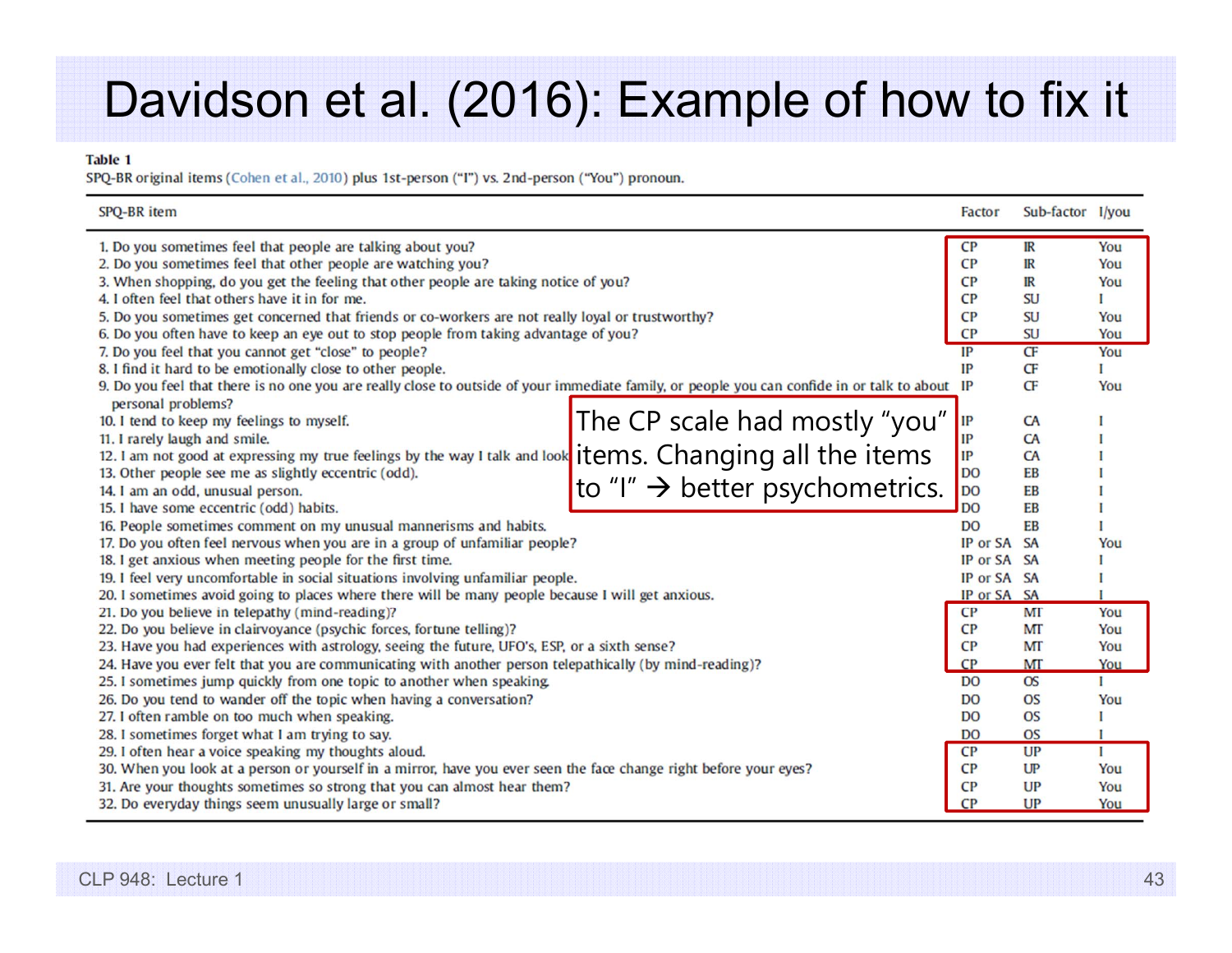#### Response (Outcome) Space

- •• Outcome space = response format  $\rightarrow$  varies in flexibility
	- Most flexible: Open-ended response
		- e.g., essay, performance
		- Less work at beginning; more work at the end
	- $\triangleright$  Least flexible: Fixed format
		- e.g., multiple choice or likert scales
		- Г More work at beginning; less work at the end
- • $\bm{\cdot}$  Ideally, instrument development would start by seeking open-ended responses, from which representative fixed format options would be created that are:
	- $\triangleright$  Research-based, well-defined, and context-specific
	- $\triangleright$  Finite and exhaustive (orderable responses; include n/a if relevant)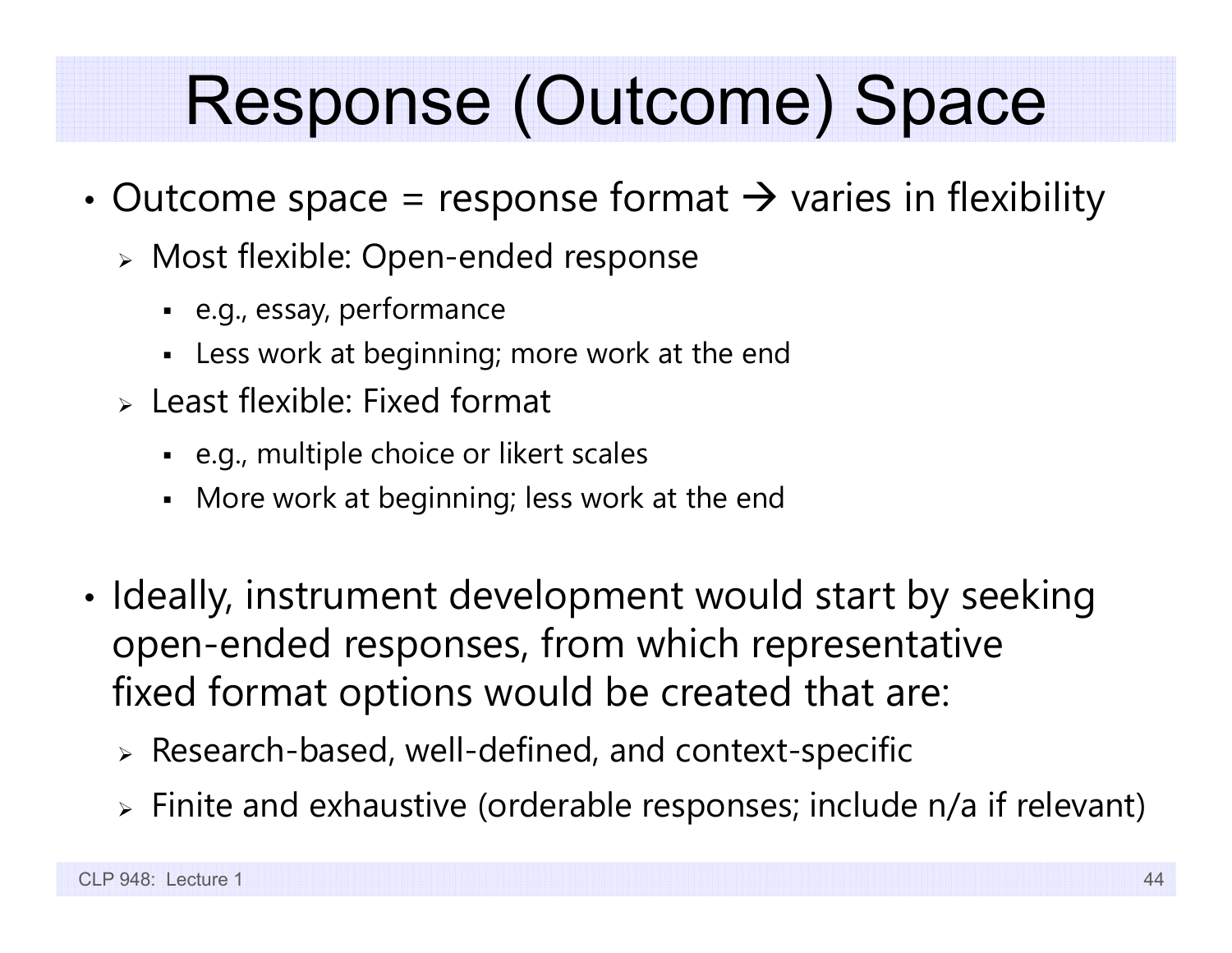#### Specificity of Response Space

#### **Response options can be item-specific to maximize their utility:**

- Do you feel confident in explaining your religious beliefs to others?
- \_\_\_\_\_ Not at all confident
- \_\_\_\_\_ Mostly not confident
- \_\_\_\_\_ Confident
- \_\_\_\_\_ Very confident
- \_\_\_\_\_ Totally confident
- How often do you explain your religious beliefs to others?
- \_\_\_\_\_ Never
- \_\_\_\_\_ Once a year
- \_\_\_\_\_ Every couple months
- \_\_\_\_\_ Couple times a month
- \_\_\_\_\_ Once a week,
- \_\_\_\_\_ Couple times a week
	- \_\_\_\_\_ Everyday

How good are you at explaining your religious beliefs?

- \_\_\_\_\_ I have no idea how to explain my beliefs
- \_\_\_\_\_ I struggle a lot in explaining my beliefs
- I struggle a little in explaining my beliefs
	- \_\_\_\_\_ I am pretty good at explaining my beliefs
- \_\_\_\_\_ I am very good at explaining my beliefs
- \_\_\_\_\_ I am extremely good at explaining my beliefs

Item response formats DO NOT all have to be the same if you are using an LTMM. You can and should customize them to be most informative for the question at hand.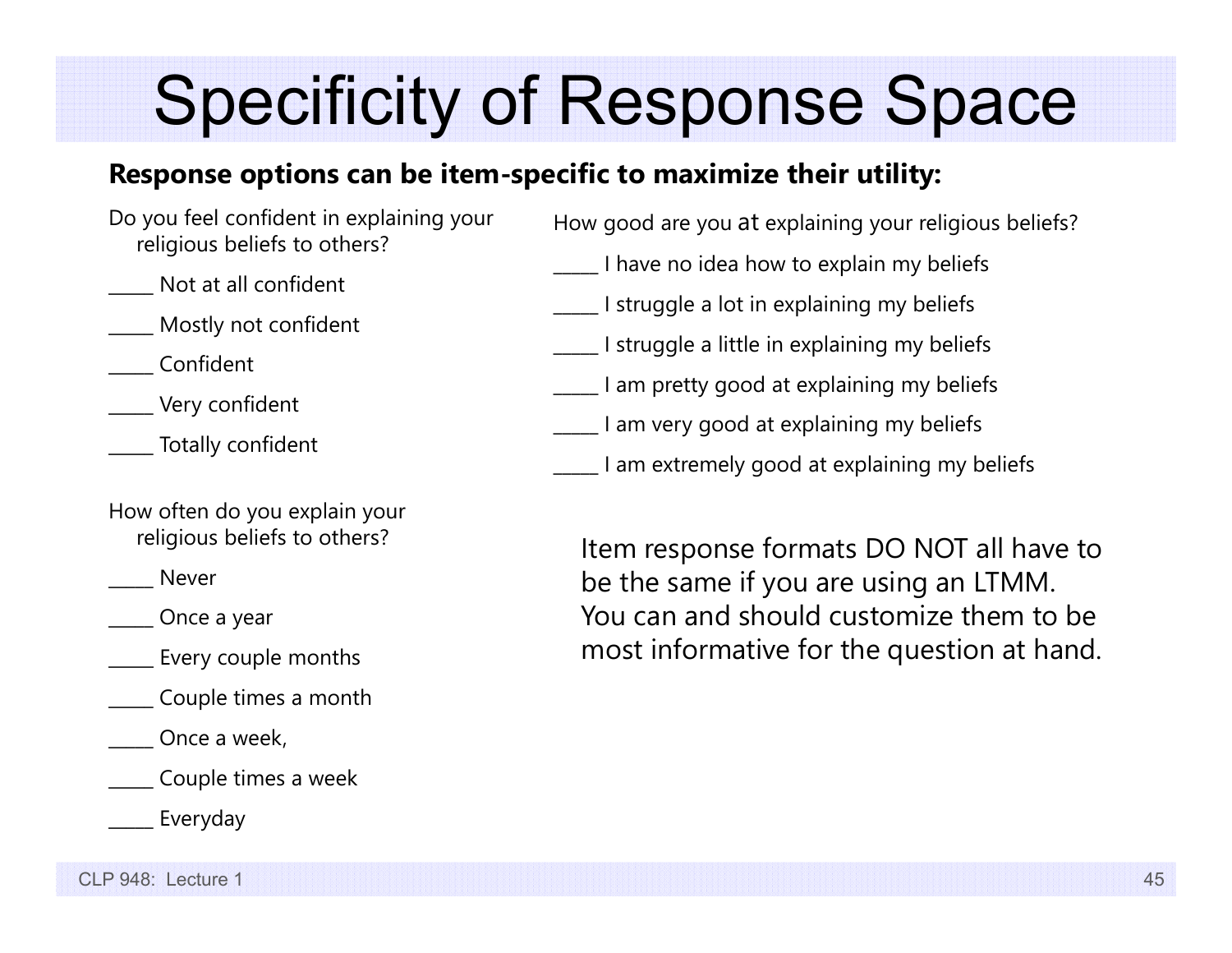# Specificity of Response Space

#### **Versus something like this:**

• Sometimes I feel caught between wanting to buy things to make me look better in some way to others, when I really should be spending more money in ways that have more spiritual meaning.

| <b>Strongly Disagree</b> | Another instance of what not to do:<br>unlabeled options: |
|--------------------------|-----------------------------------------------------------|
| <b>Disagree</b>          |                                                           |
| Somewhat Disagree        | 1. "Never"                                                |
| <b>Neither</b>           | $2. \ldots$                                               |
| Somewhat Agree           | $3. \dots$                                                |
| Agree                    | $4. \ldots$                                               |
| <b>Strongly Agree</b>    | 5. "Always"                                               |
|                          |                                                           |

- More response options are only better if the categories stay distinguishable! Including more items instead will result in more information.
- Also, if you don't know what to call the middle categories, how are people supposed to know when to use them??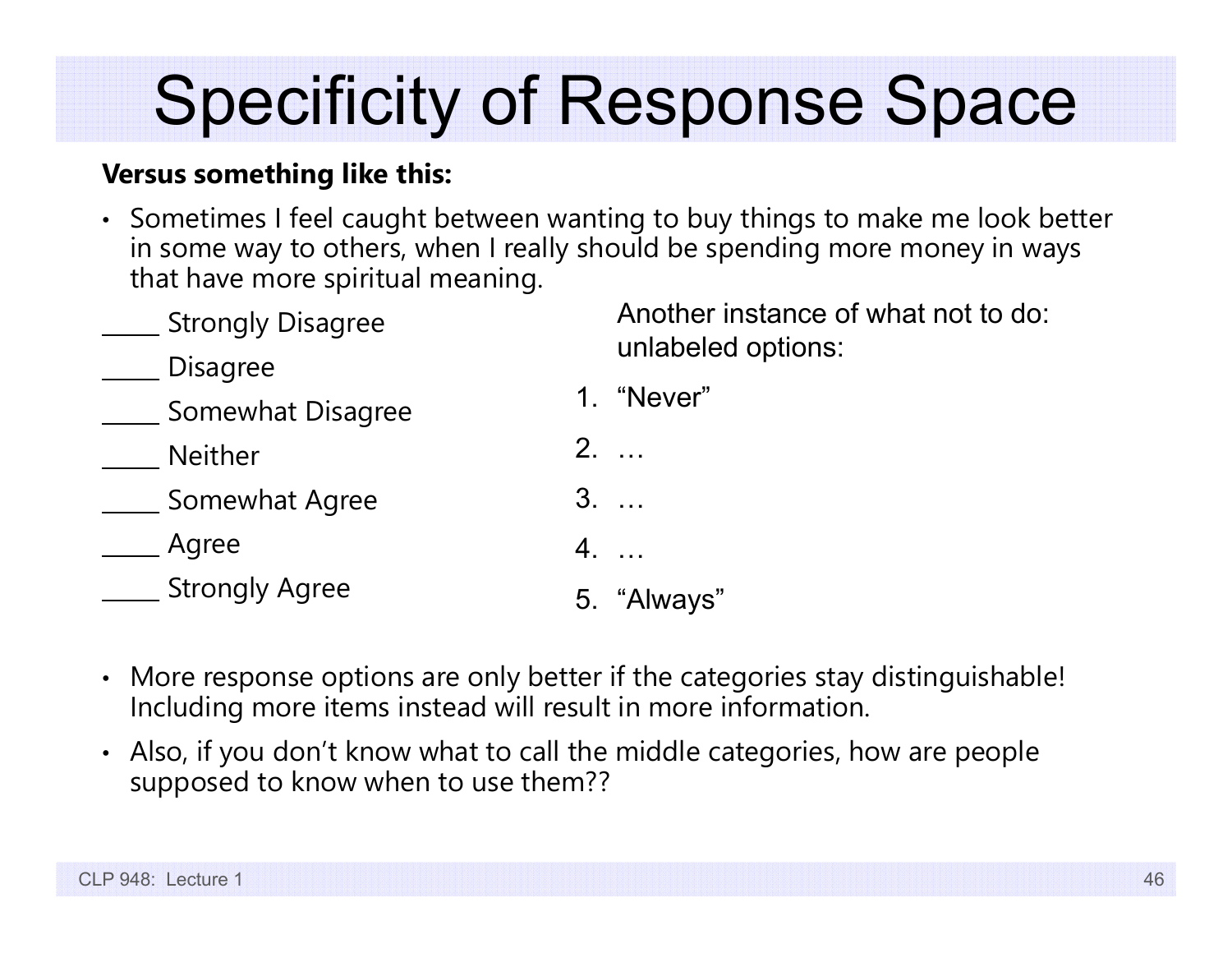#### Item-Level Measurement Models

- • Type of response format will generally lend itself to an appropriate latent trait measurement model
	- $\triangleright$  Binary item? (yes/no, MC  $\rightarrow$  correct/not)
		- Logistic/probit model (IRT; IFA)
		- Normal approximation (CFA) pry won't work very well
	- Polytomous (quantitative) item? A few IRT options…
		- Graded response or partial credit model
		- Normal approximation (CFA) \*may\* not be too bad…
	- Unordered categorical item? Only one IRT option:
		- Nominal model (way hard to estimate)
	- No easy measurement model for many other types of item choices (i.e., forced choice, rankings)
		- Avoid ipsative response formats (e.g., rankings) if you can!